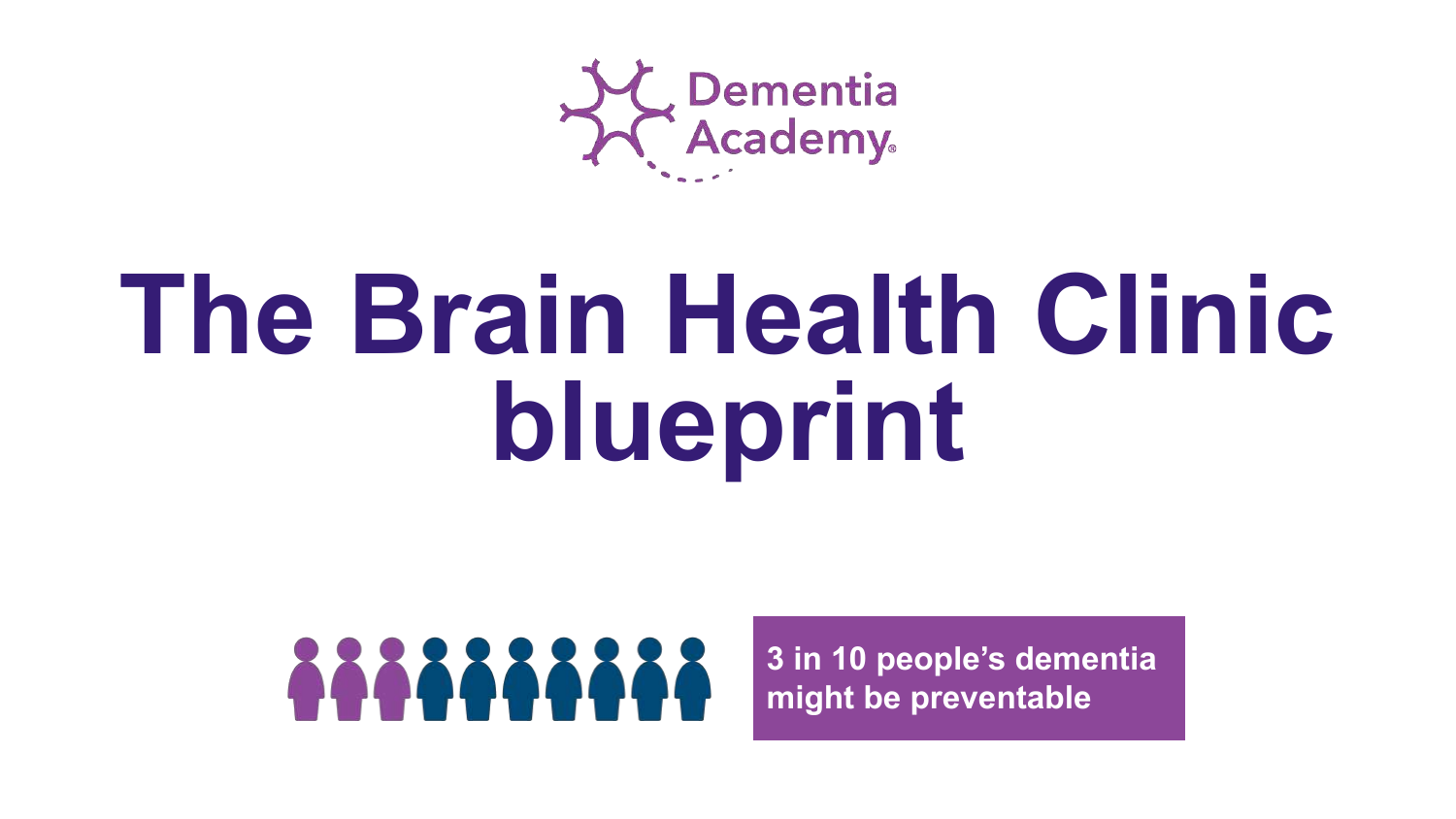### **'A Brain Health Clinic blueprint to detect and manage early-stage cognitive decline: consensus guidance'**

Iracema Leroi\*, Charlotte Peel, Rebecca Davenport, Ross Dunne, Louise Ebenezer, Mahesh Gopakumar, Mehran Javeed, Vachagan Krishnaswami, Jane Lumsden, Helen Martin, Jane Price, Wilby Williamson

Published in the [Journal of Neurodegenerative Disorders, ISSN: 2642-4274](https://scholars.direct/journal.php?jid=neurodegenerative-disorders). Article available [here.](https://scholars.direct/Articles/neurodegenerative-disorders/jnd-3-012.php?jid=neurodegenerative-disorders)

\*corresponding author: Global Brain Health Institute, Trinity College Dublin, Republic of Ireland

Copyright © 2020 Neurology Academy Ltd. All rights reserved.

*Version 2.*

**User note:** Each tab at the bottom of the page will take you to the start of that section, except the 'Resources' tabs; each 'resources' tab will take you to the relevant page of references for that section.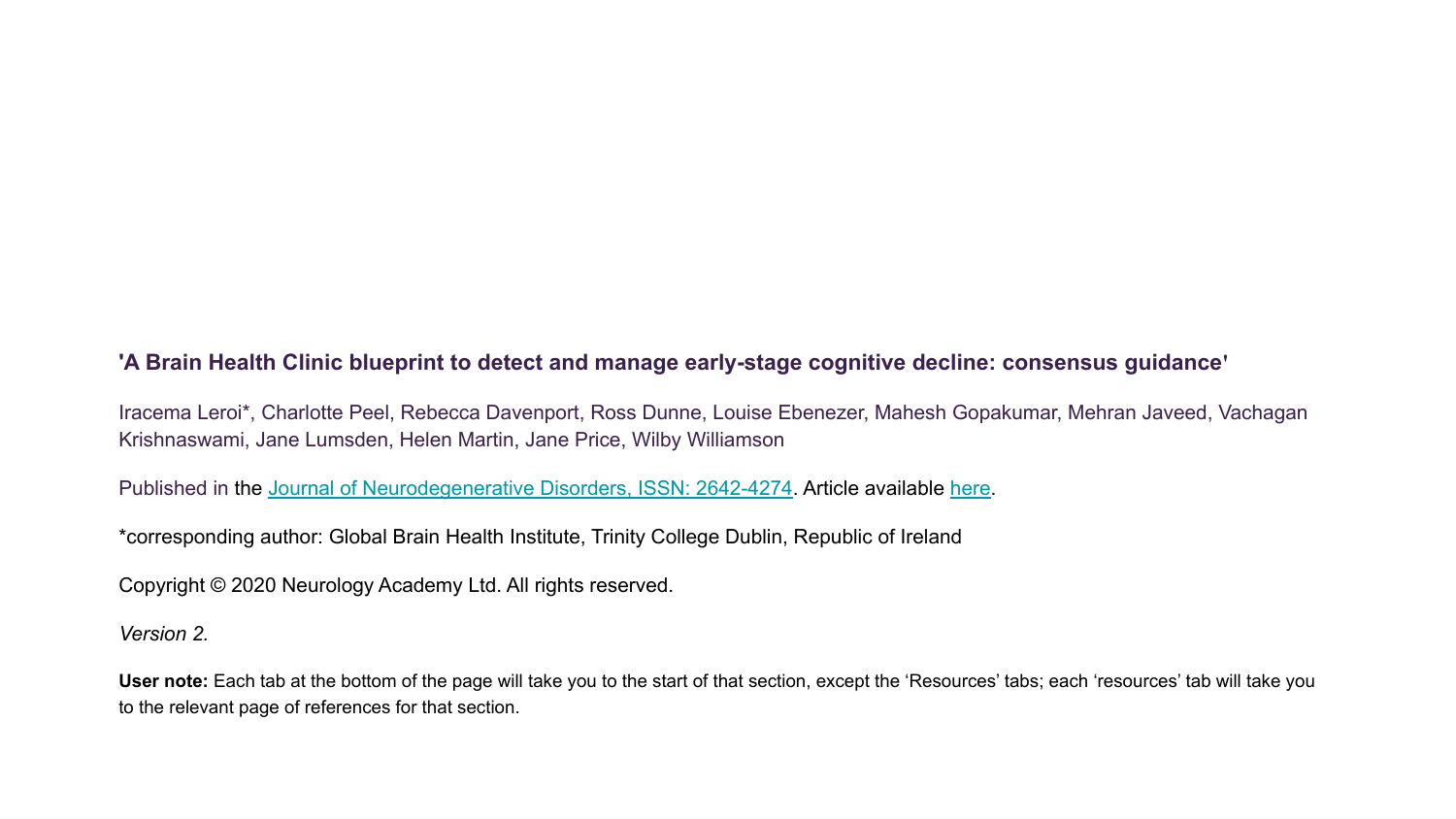## **Our vision: the Brain Health Clinic blueprint**

**[Over 30% of all dementia is preventable by reducing many of the health and](#page-4-0)  lifestyle risks we already understand.**

This includes **vascular risk factors** like obesity, diabetes, high blood pressure, smoking, and alcohol misuse.

It also includes **lesser-known risk factors** like inactive lifestyles, loneliness, later-age depression, mid-life hearing impairment, and less common risks like head-injury and delirium.



## 8888888888

**[3 in 10 people's dementia](#page-5-0)  might be preventable**

**This blueprint for a Brain Health Clinic (BHC) sets out a vision for managing early cognitive decline using a prevention approach, maximising brain health and quality of life for the person with the concern and their families.** 

At the moment, people diagnosed with early cognitive decline who may be in the pre-dementia stage, are generally referred back to primary care **without intervention**, to wait for dementia to emerge before action is taken.

Using existing resources, and reconfiguring the way current services are provided, the BHC model aims to support people with early [cognitive impairment to remain well for longer, changing outcomes, and potentially preventing up to 3 in 10 people developing dementia.](#page-4-0)

This document sets out the key components of a BHC preventative model which may be adapted to any region and their needs.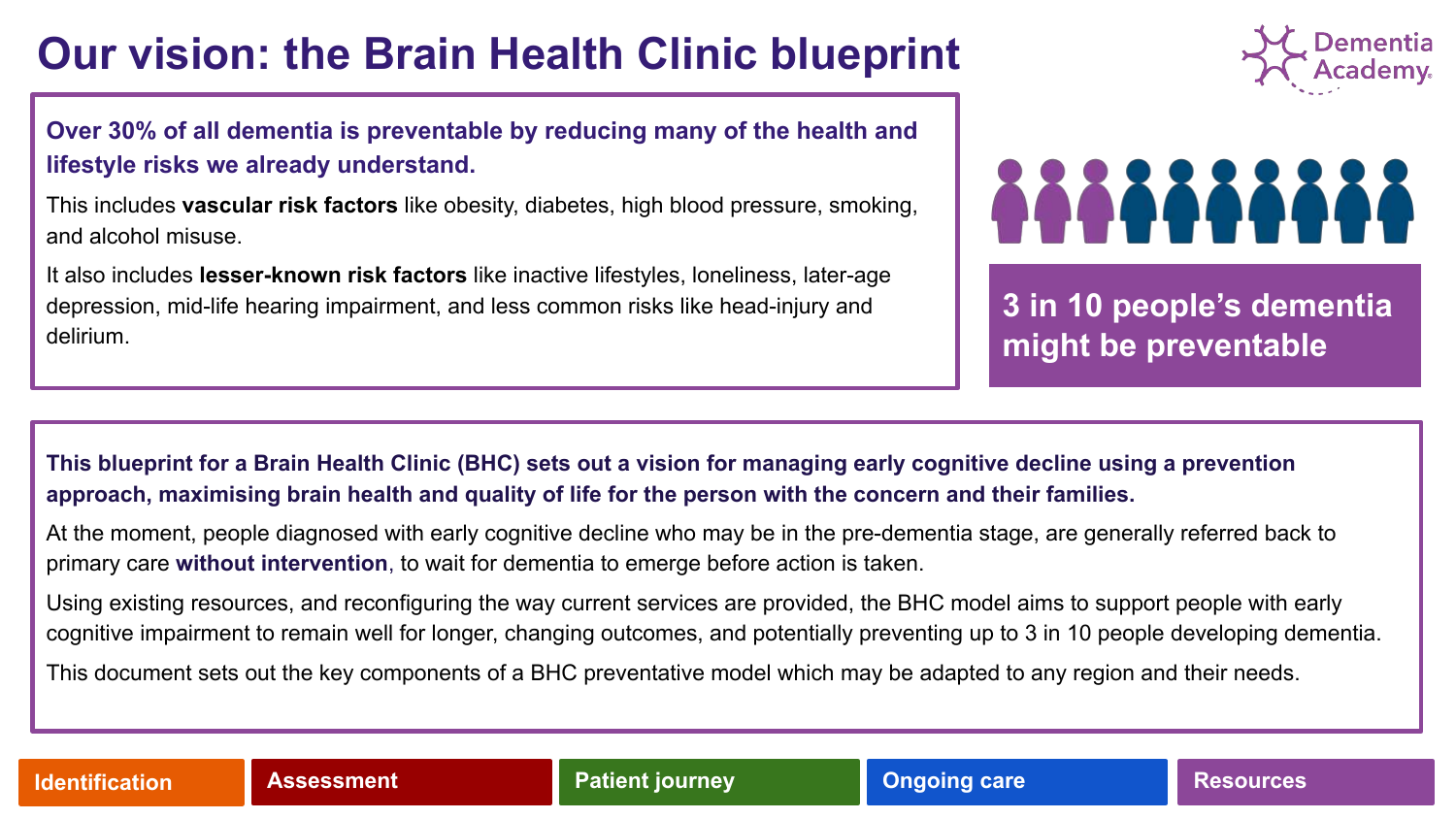### **Your Brain Health Clinic blueprint**

**Ongoing care: BHC or primary care Patient journey: BHC Identification: Primary care Assessment: BHC Early identification and onward referral.** At the moment, we only [assess those who present](#page-4-0)  with dementia, providing crisis management over preventative support. **Detailed assessment to clarify diagnosis.**  [By assessing all those with](#page-6-0)  MCI, we can risk stratify patients, making sure they get the best support, information and care at the time they need it. **Identify low and high risk groups and recommend personalised interventions to reduce the conversion rate to dementia.**  We can equip people to live brain-healthy lives, enable them to live better for longer and improve overall [involvement in and access to](#page-11-0)  research programmes. **Support patients in the most appropriate setting and ensure no-one falls through gaps.**  Ongoing care and [monitoring, and opportunity](#page-16-0)  for re-referral, can take place in either primary or secondary care.

**Resources Use existing services and roles in new ways** so that you can better support individuals, improve the health of your overall [community, and prevent up to 30% of people from developing dementia. These resources outline and signpost to help you.](#page-23-0)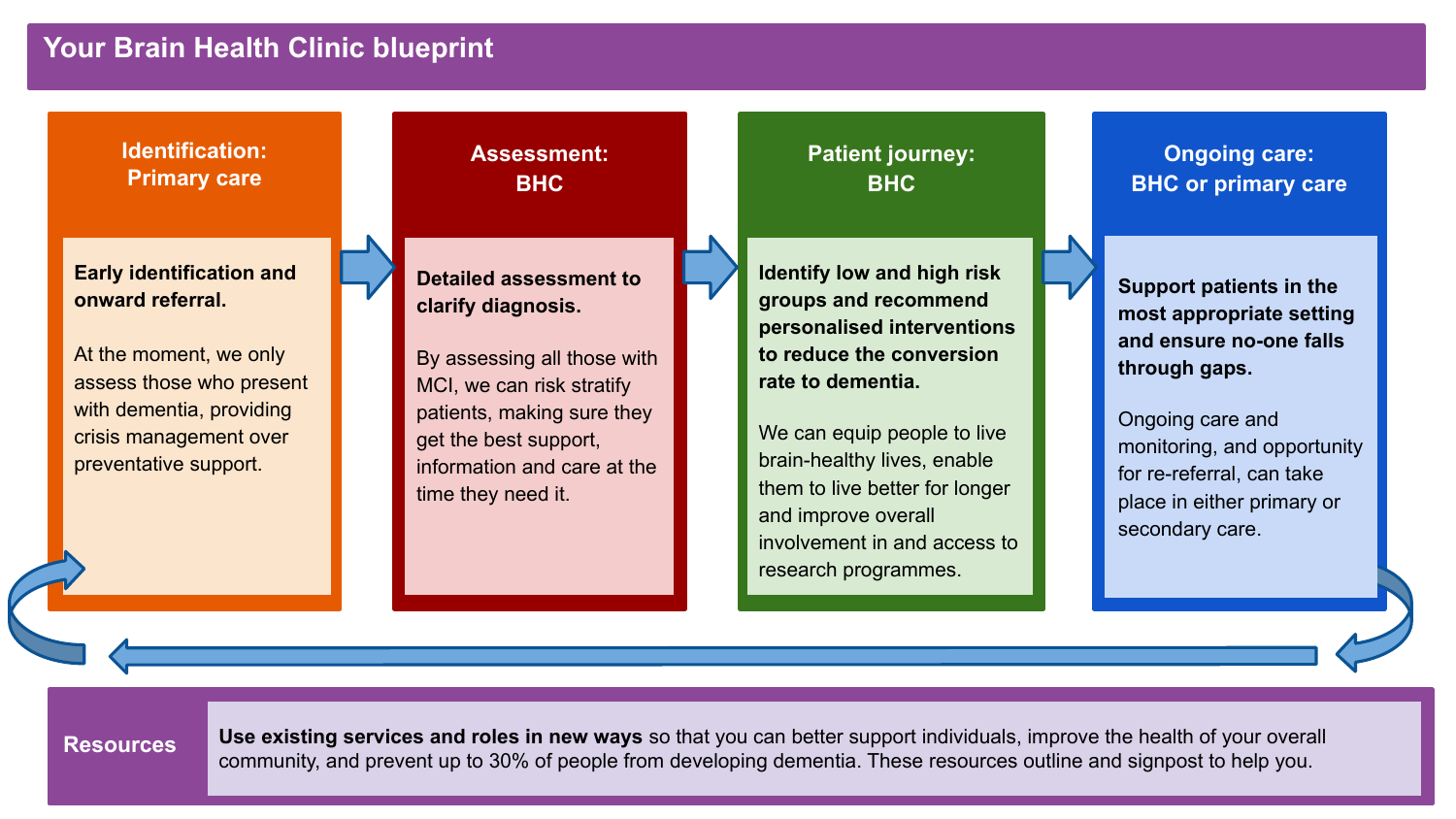

<span id="page-4-0"></span>Early cognitive decline, including mild cognitive impairment (MCI) refers to a condition in which someone has minor problems with cognition which are worse than would normally be expected for a healthy person of their age but not severe enough to interfere significantly with daily life.

- **One-third** of the population aged over 60 years is thought to have **MCI** and
- **6-15%** of these people **will develop dementia** each year.
- Diagnosis of early cognitive decline, MCI or very early stage dementia in Memory Assessment Services is often inconsistent and intervention is minimal.

| <b>Before BHC</b>                               | Patient presents in primary care with | <b>After BHC</b>                                  |  |  |  |
|-------------------------------------------------|---------------------------------------|---------------------------------------------------|--|--|--|
| Discharged to community                         | signs of early cognitive decline      | Supported by BHC                                  |  |  |  |
| Wait to see if dementia<br><u>ි</u><br>develops | Referral to MAS                       | Equipped with<br>$\odot$<br>preventative measures |  |  |  |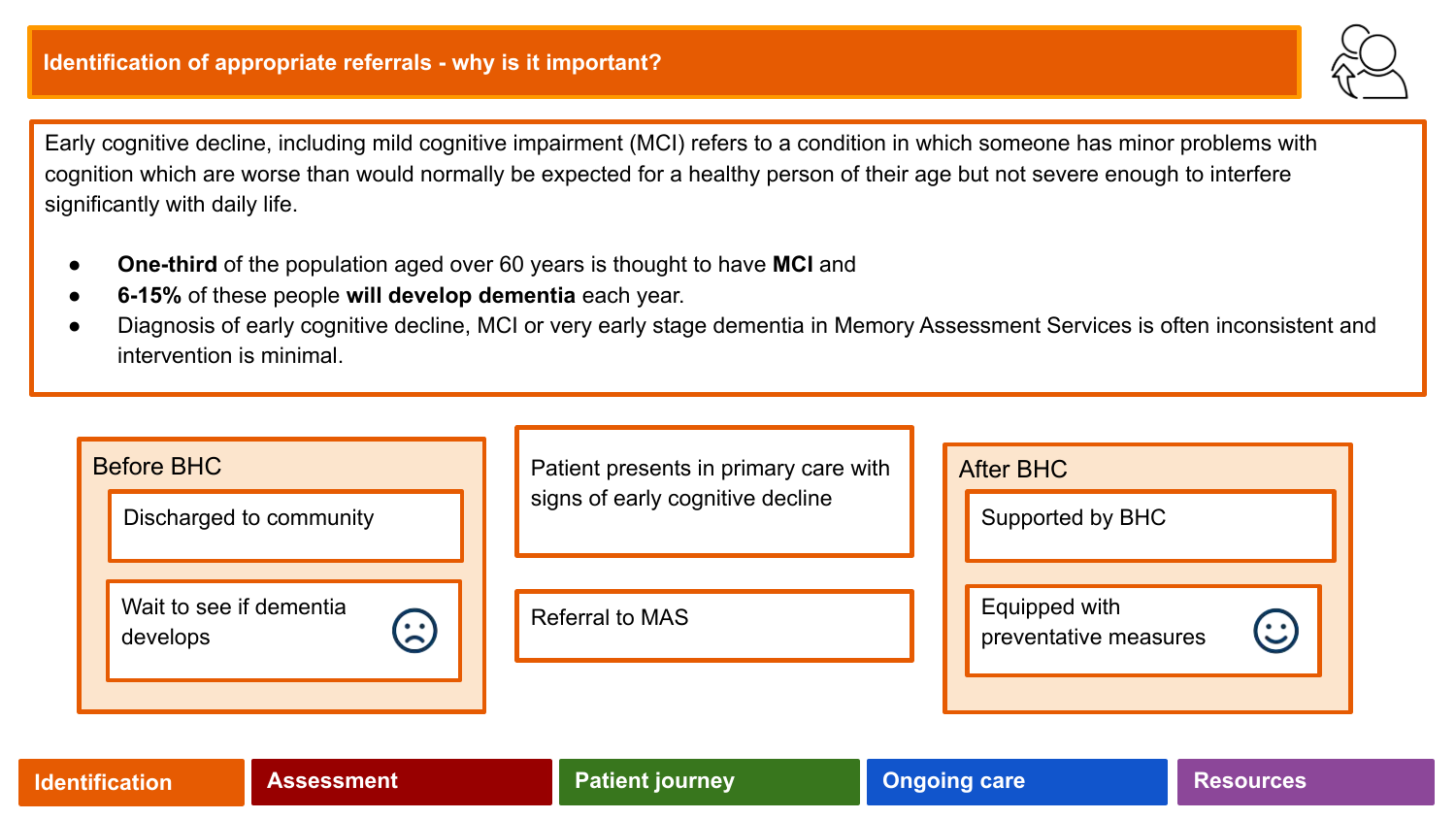

### <span id="page-5-0"></span>**Primary care:**

Patient presents with complaints of memory impairment.

**GP** undertakes a work-up to rule out

- psychological complaints including depression
- other non-primary memory problems e.g. alcohol and drug use
- reversible causes of cognitive complaints (e.g. thyroid dysfunction, vitamin B12 and folate deficiency)
- GPCOG or 6-CIT may be helpful
- lifestyle assessment

### **Memory Assessment Service (MAS) / similar:**

### **Further clinical assessment**

Includes: initial medical, cognitive and psychiatric assessment. It forms the basis of the referral to the BHC.

**Recommended tools in clinical assessment** to distinguish MCI from both normal cognition and dementia:

- 1. Addenbrooke's Cognitive Evaluation-III
- 2. the Montreal Cognitive Assessment. (initial assessment only - cannot detect the sub-type of MCI).

Scores on cognitive tests for those with MCI are usually 1 to 1.5 standard deviations below age- and education- adjusted normative means. These should be considered guidelines, rather than firm cut-points.

**Useful resources:** [Dementia primer](https://www.england.nhs.uk/blog/alistair-burns-18/) & [Older people's](https://www.england.nhs.uk/wp-content/uploads/2017/09/practice-primer.pdf) [mental health primer](https://www.england.nhs.uk/wp-content/uploads/2017/09/practice-primer.pdf) and [NICE guidance.](https://www.nice.org.uk/guidance/ng97/chapter/Recommendations#diagnosis)

### **Brain Health Clinic:**

### **Checklist:**

- Memory impairment confirmed without clear causality
- 2. Clinical assessment carried out and confirms further action is needed
- 3. Scores 0 to 0.5 on the Clinical Dementia Rating Scale (CDR), i.e. preclinical or prodromal dementia.

**[Identification](#page-4-0) [Assessment](#page-6-0) [Patient journey](#page-11-0) [Ongoing care](#page-16-0) [Resources](#page-23-0)**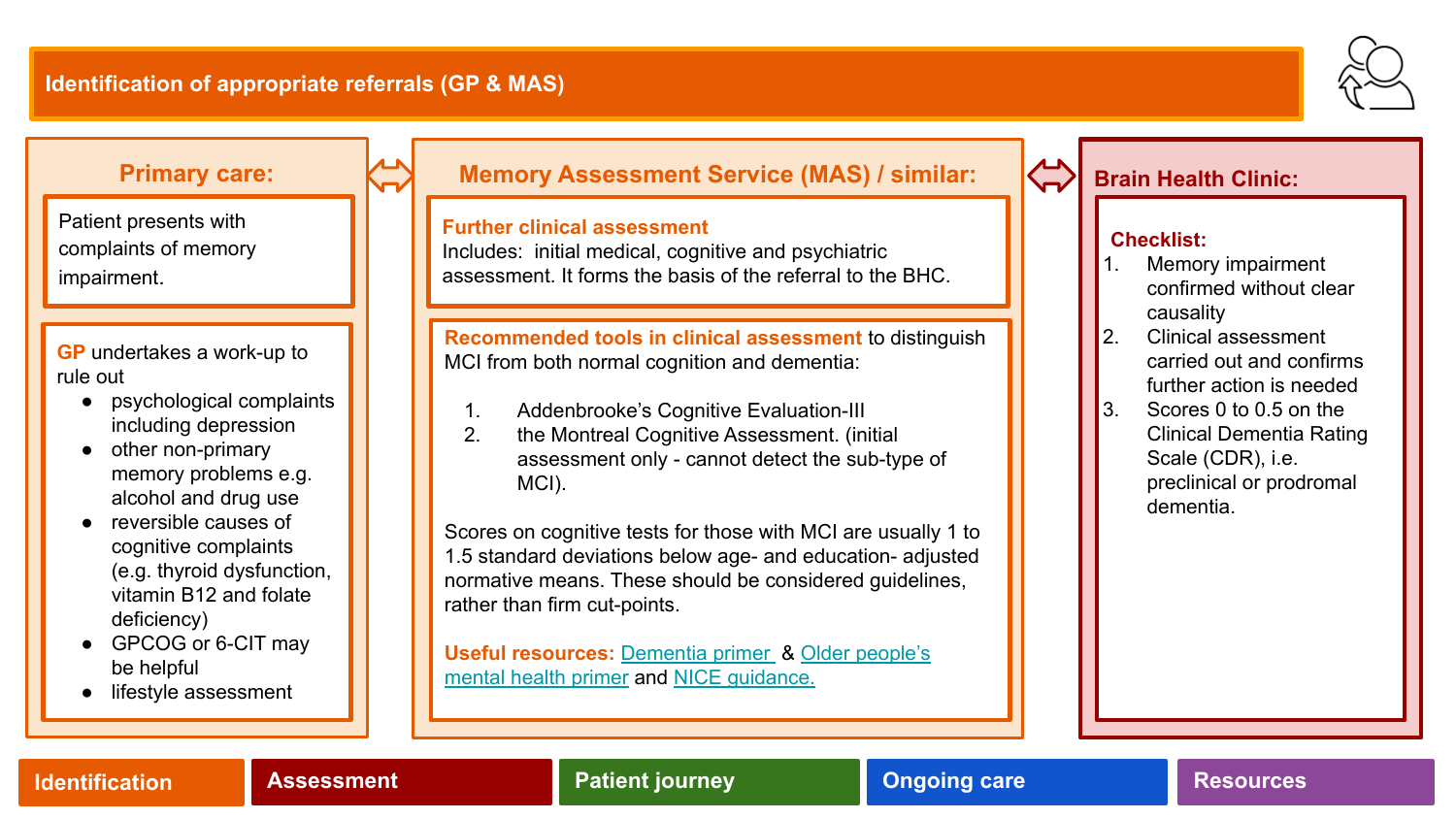<span id="page-6-0"></span>

For information on how to set up a Brain Health Clinic using existing resources, ideas for a business case, and suggested roles and responsibilities of the multidisciplinary team involved, go to [Resources](#page-23-0).

|  |  | <b>Identification</b> |  |
|--|--|-----------------------|--|
|  |  |                       |  |

**If Assessment [Patient journey](#page-11-0) Patient is a set of the set of the [Resources](#page-29-0)**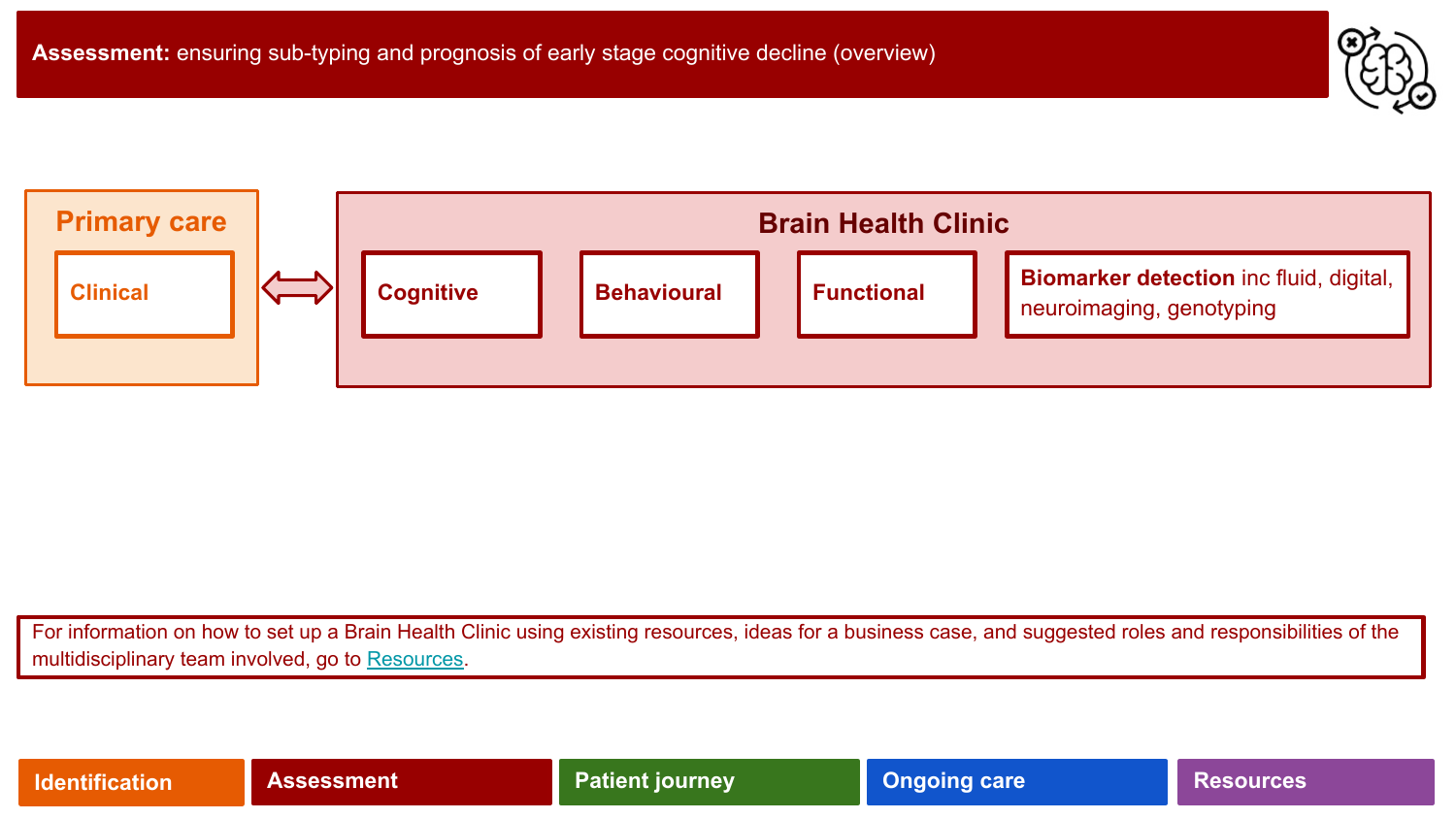

<span id="page-7-0"></span>

(Initial assessment: Global cognitive evaluation across different cognitive domains. Carried out at clinical assessment.)

**Further assessment if MCI detected** to striate into risk categories and ascertain if higher risk for progression to dementia due to Alzheimer disease: A feasible neuropsychological battery may be:

- The Repeatable Battery for the Assessment of Neuropsychological Status (RBANS)
- The Free and Cued Selective Reminding Test (FCSRT) especially beneficial in computerised form on a tablet/ laptop.
- The Cambridge Neuropsychological Test Automated Battery (CANTAB, Cambridge Cognition) a tablet-based cognitive test battery that captures the domains of attention, episodic memory, processing speed, working memory and executive function

**Note:** There is no agreed protocol; this recommendation is based on: protocol from Prevention of Alzheimer's Disease (EPAD) study 4, the Repeatable Battery for the Assessment of Neuropsychological Status (RBANS), the NIH EXAMINER/Toolbox 5 and additional tests of reaction time, processing speed, conceptual shifting, selective attention, allocentric spatial memory, paired-associate learning and navigation in egocentric space.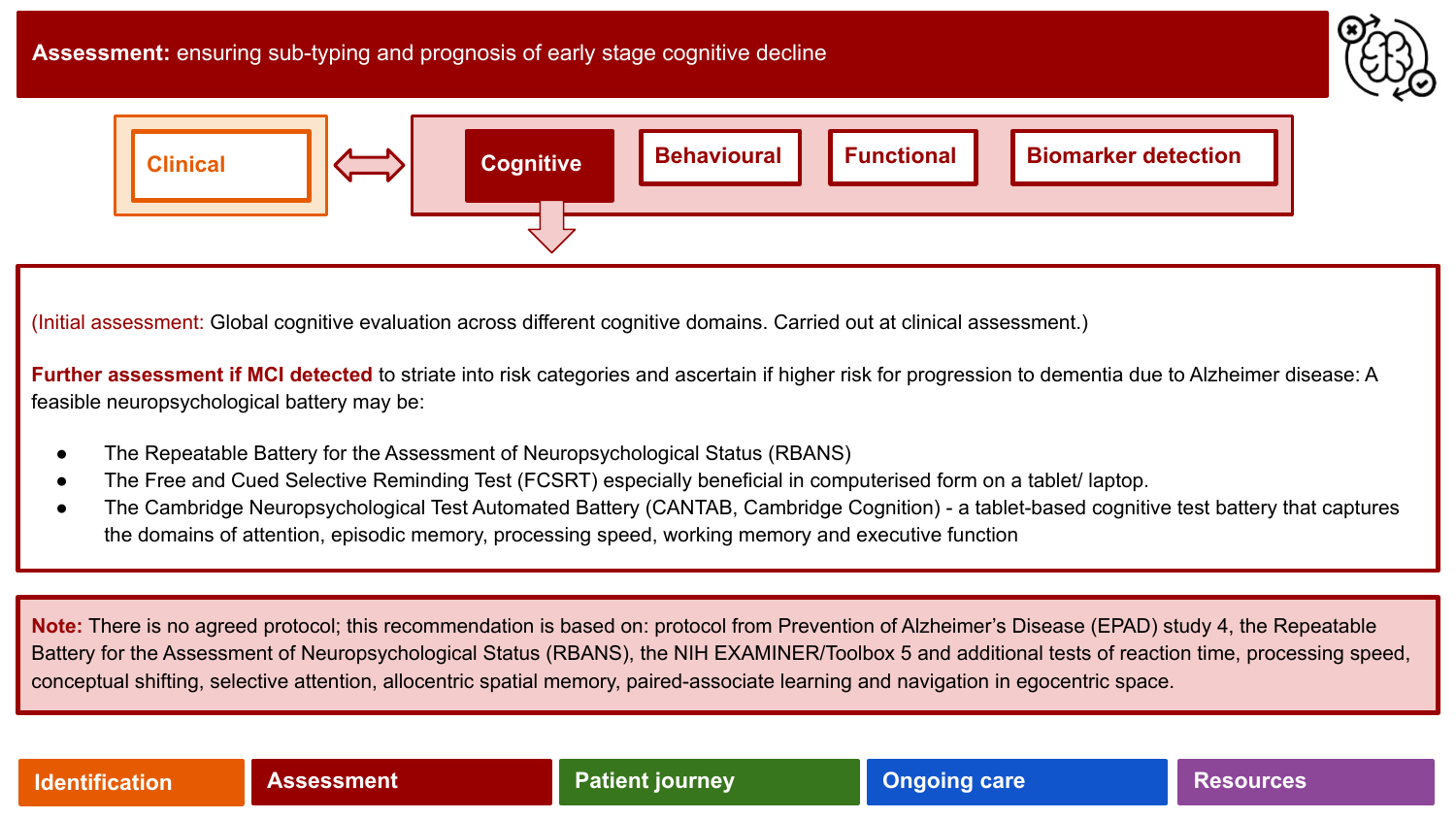

<span id="page-8-0"></span>

Those with MCI and very early stage dementia have significantly higher behavioural and psychological symptoms (BPS) than the general populace. Depression and apathy are most commonly reported and can indicate future decline into dementia. Forms of BPS such as agitation, anxiety, apathy, delusions, depression, disinhibition, and irritability are significantly more common in those with MCI.

Assessment of BPS in MCI can be carried out with the Neuropsychiatric Inventory which has different versions:

- informant-rated versions (NPI-12) and (NPI -Q)
- clinician-rated version, which may be an option if attendees do not bring informants to clinic.

Other useful assessment tools include the Mild Behavioural Impairment Checklist (MBI-C) and the Amsterdam Instrumental Activities of Daily Living Questionnaire (A-IADL-Q).

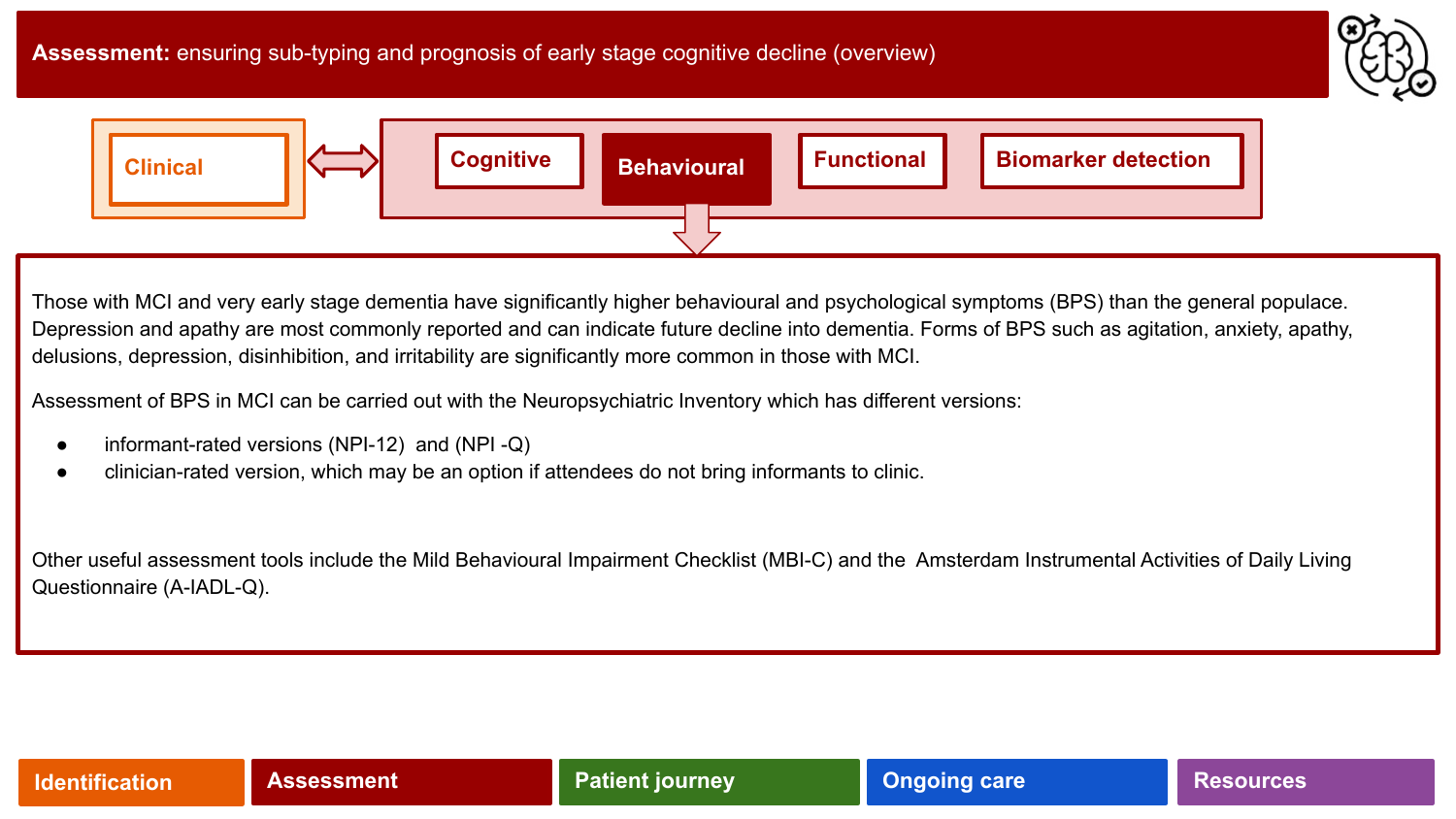

<span id="page-9-0"></span>

**Functional ability refers to an individual's capacity to complete the everyday tasks necessary for independent living**. It is usually divided into 'basic activities of daily living' (BADL), e.g. feeding and toileting, and more complex 'instrumental activities of daily living' (IADL), e.g. managing finances and taking medication 2.

- Traditionally, the definition of 'MCI' required functional ability to be intact, but the recent criteria for MCI due to AD recognize the presence of subtle problems performing complex functional tasks 3 .
- Difficulties performing IADL in MCI can be predictive of subsequent dementia 4,5 so assessing subtle change in IADL may provide vital information at the preclinical and prodromal stage of AD to support an early diagnosis.

Many assessment tools are now out of date in relation to the changes in technology and societal activities which dictate day to day life. The recommended assessment tools which address theses changes are:

- The Amsterdam IADL Questionnaire (A-IADL-Q). A shortened, 30-item version (A-IADL-Q-SV), is now developed and correlates highly with the original version 6
- Functional Activities Questionnaire (FAQ) 7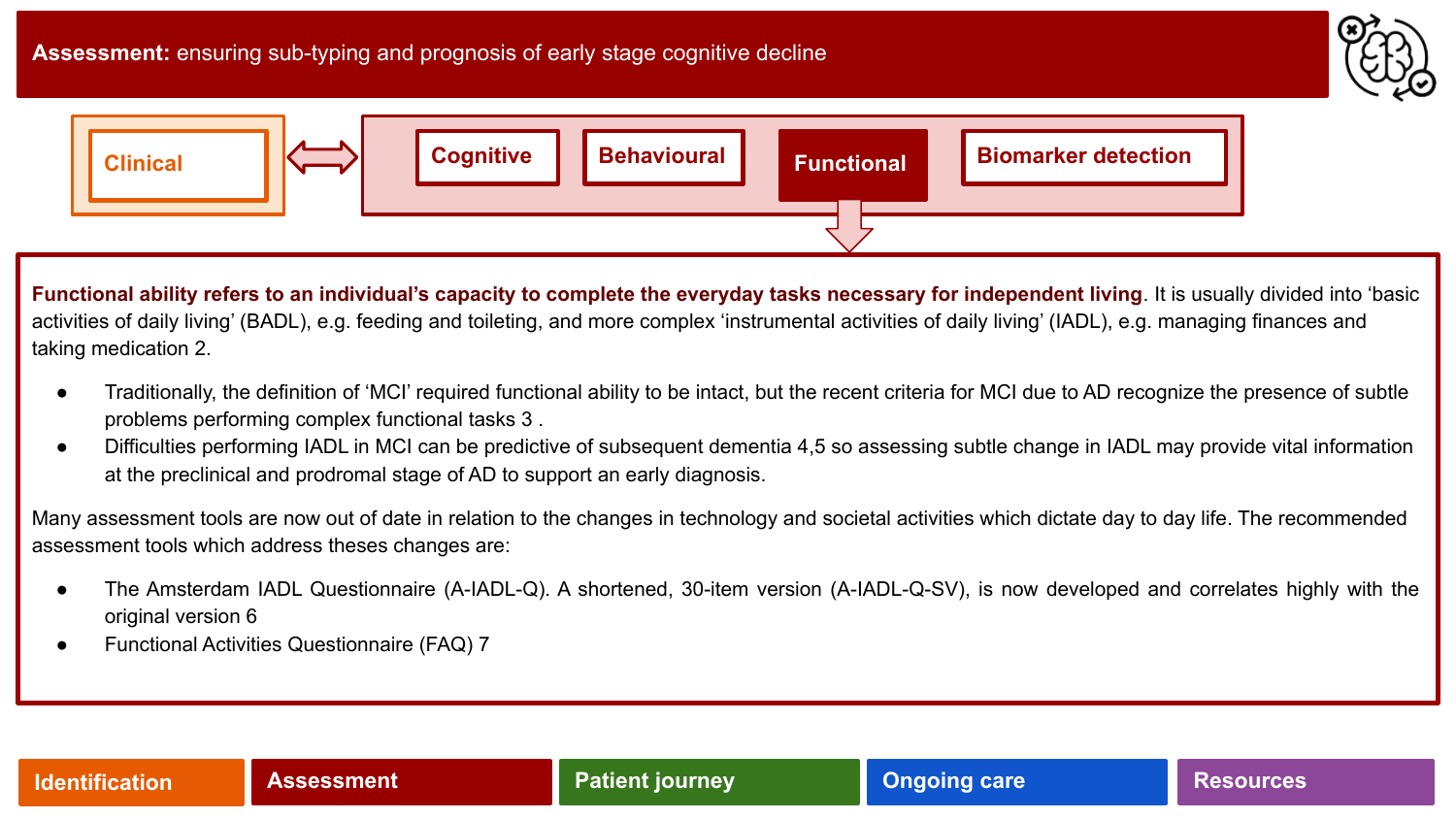

<span id="page-10-0"></span>

### **Neuroimaging and fluid biomarkers are necessary to accurately identify people with MCI in particular, identifiable diagnosis such as AD, and those at risk of progressing to dementia for another non-AD cause.**

Of those with biomarker positive amnestic MCI, about 40% will progress to mild AD within two years (Korolev 2016). While other biomarkers (i.e. urine, plasma, saliva) and genotyping (i.e. Apo lipoprotein E status) are not currently used clinically for risk stratification of AD, these may become available in the future.

- Neuroimaging (i.e. MRI, CT, FDG-PET, amyloid and tau PET, DAT)
- Fluid (i.e.cerebrospinal fluid) studies have suggested that levels of biomarkers in the cerebrospinal fluid (e.g. Aβ 42 and tau protein) may help identify patients with MCI who are more likely to progress to AD, routine lumbar puncture is not generally recommended for clinical evaluation.
- Digital New ways of capturing continuous measures of change in the daily course of life (e.g. activity levels, gait and sleep) are becoming a focus of interest in clinical settings [\(Cygnus](https://portal.dementiasplatform.uk/CohortDirectory/Item?fingerPrintID=Cygnus)) and may, through generating functional 'real world' bio-signatures, help indicate if a patient is on a trajectory towards dementia. 'Wearables' like activity watches and programmes like [Sea Hero Quest](http://www.seaheroquest.com/site/en/) (a game which tests spatial navigation and orientation) using smart devices, smartphones, tablets and computers also gather data in new ways and give people more control over their own data.
- Genotyping Although this is not done routinely, the presence of an APOE e4 allele may modestly increase the risk of progressing from MCI to AD dementia.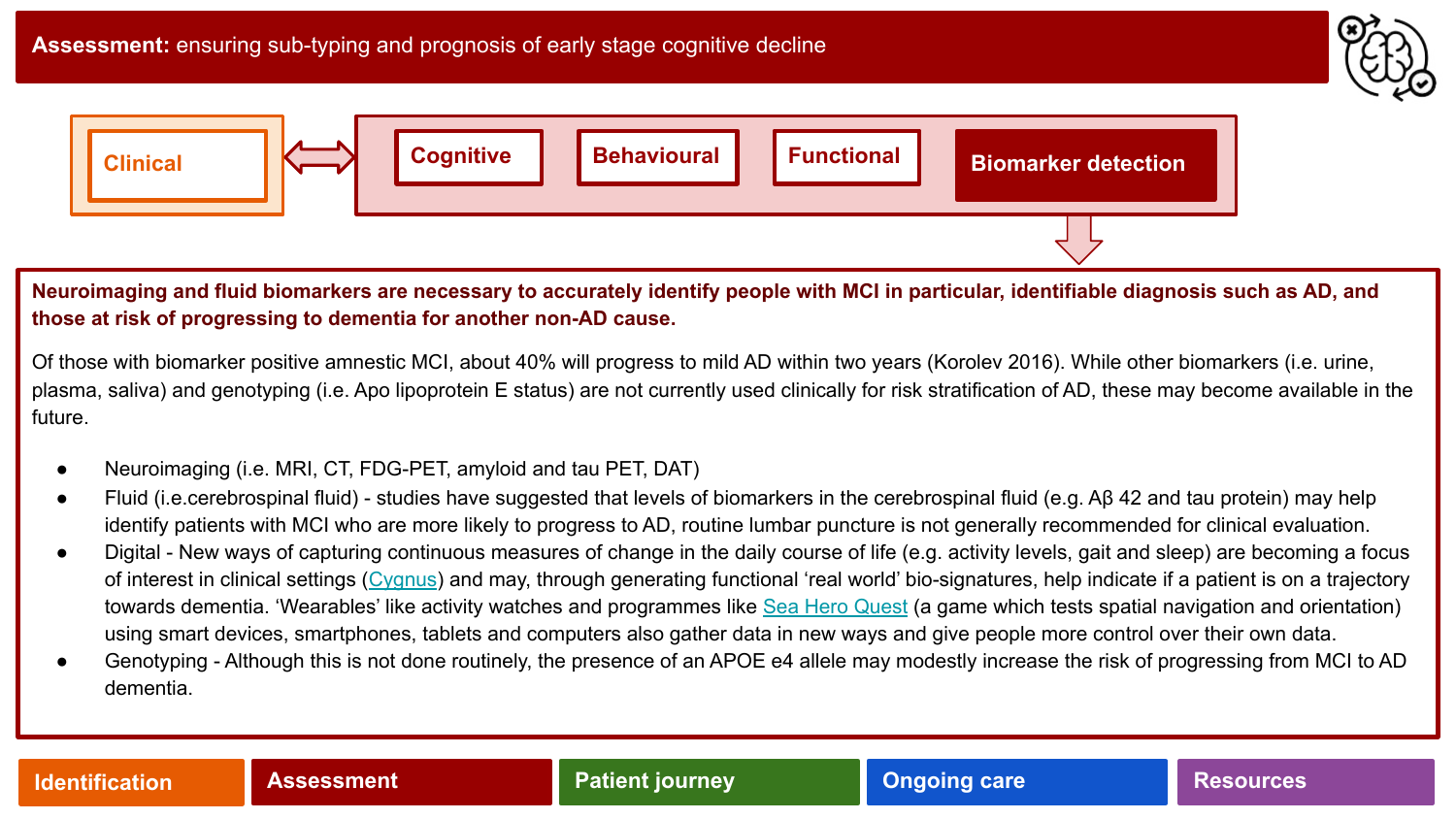

<span id="page-11-0"></span>

### **[Identification](#page-4-0) [Assessment](#page-6-0) Patient journey [Ongoing care](#page-16-0) Resources**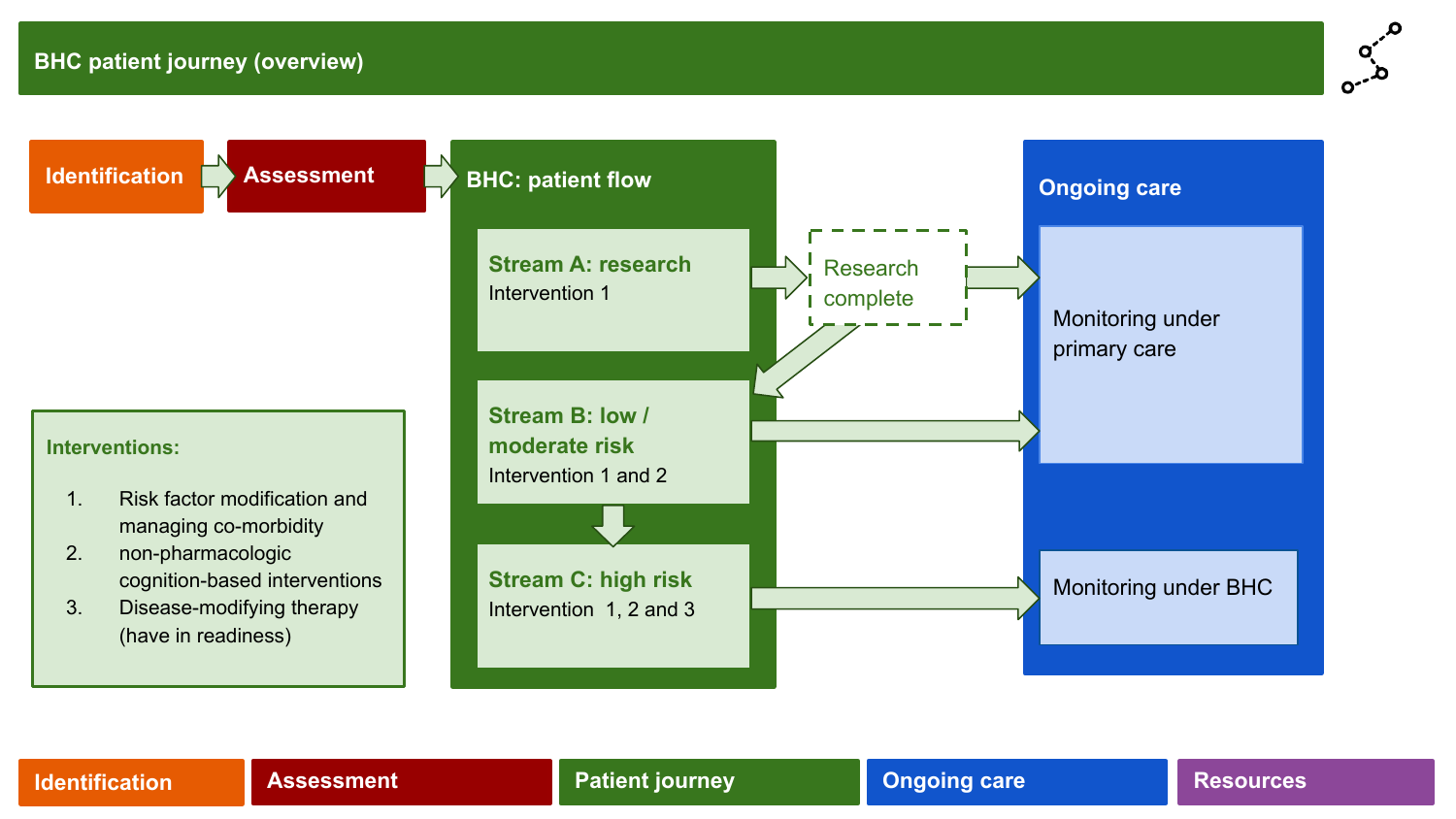### **Patient journey: risk stream**



| <b>BHC: patient flow</b>                                                                                                                                                                                                                          |                                                                                                                                                                                                                                                                                                                                                                                                                                                                                                 |                           | Interventions: 1. Risk factor modification and managing co-morbidity /<br>2. Non-pharmacologic cognition-based treatment / 3. Disease-modifying therapy                                                                                                                                                     |                     |                                                                                                                                                                                                             | <b>Enablers</b>                                                                  |
|---------------------------------------------------------------------------------------------------------------------------------------------------------------------------------------------------------------------------------------------------|-------------------------------------------------------------------------------------------------------------------------------------------------------------------------------------------------------------------------------------------------------------------------------------------------------------------------------------------------------------------------------------------------------------------------------------------------------------------------------------------------|---------------------------|-------------------------------------------------------------------------------------------------------------------------------------------------------------------------------------------------------------------------------------------------------------------------------------------------------------|---------------------|-------------------------------------------------------------------------------------------------------------------------------------------------------------------------------------------------------------|----------------------------------------------------------------------------------|
| <b>Stream A: research</b><br>Intervention 1                                                                                                                                                                                                       |                                                                                                                                                                                                                                                                                                                                                                                                                                                                                                 |                           | Intervention 1. Patients will be connected with various current research trials for which they meet<br>the profile. See ongoing care and identify which areas are appropriate to address with the<br>individual, so far as they will not impact on the research programme's stipulations.                   |                     | uk/                                                                                                                                                                                                         | The Join Dementia research website:<br>https://www.joindementiaresearch.nihr.ac. |
| Stream B: low /<br>moderate risk<br>Intervention 1 and 2                                                                                                                                                                                          |                                                                                                                                                                                                                                                                                                                                                                                                                                                                                                 | support agreed goal plan. | Interventions 1 & 2. Patients have low risk of transitioning to dementia in the short term. Offer<br>individual goal planning sessions with specialist nurse for post-diagnostic information, dementia<br>prevention strategies and advice. Signpost, or enable access to services as jointly identified to |                     | Shared patient records, good<br>communication between BHC and primary<br>care, scoping of local services to aid<br>referral, information or self-directed care,<br>use of existing GP-held dementia records |                                                                                  |
| <b>Stream C: high risk</b><br>Intervention 1, 2 and 3                                                                                                                                                                                             | Shared patient records, good<br>Interventions 1, 2 & 3. Patients have higher risk of transition to dementia in the shorter term.<br>communication between BHC and<br>Recall for testing at 9-12 month intervals (max two recall tests). If recall tests suggest transition to<br>primary care, clinical database for<br>dementia refer to MAS consultant for diagnosis and commencement of treatment where indicated<br>scheduled follow up and monitoring.<br>and access to dementia services. |                           |                                                                                                                                                                                                                                                                                                             |                     |                                                                                                                                                                                                             |                                                                                  |
|                                                                                                                                                                                                                                                   |                                                                                                                                                                                                                                                                                                                                                                                                                                                                                                 |                           |                                                                                                                                                                                                                                                                                                             |                     |                                                                                                                                                                                                             |                                                                                  |
| <b>Ongoing care</b><br>Onward patient journey including monitoring, referral to appropriate services, discussions and re-assessment for BHC will take place in primary care for<br>those in Stream A and B, and in the BHC for those in Stream C. |                                                                                                                                                                                                                                                                                                                                                                                                                                                                                                 |                           |                                                                                                                                                                                                                                                                                                             |                     |                                                                                                                                                                                                             |                                                                                  |
| <b>Identification</b>                                                                                                                                                                                                                             |                                                                                                                                                                                                                                                                                                                                                                                                                                                                                                 | <b>Assessment</b>         | <b>Patient journey</b>                                                                                                                                                                                                                                                                                      | <b>Ongoing care</b> |                                                                                                                                                                                                             | <b>Resources</b>                                                                 |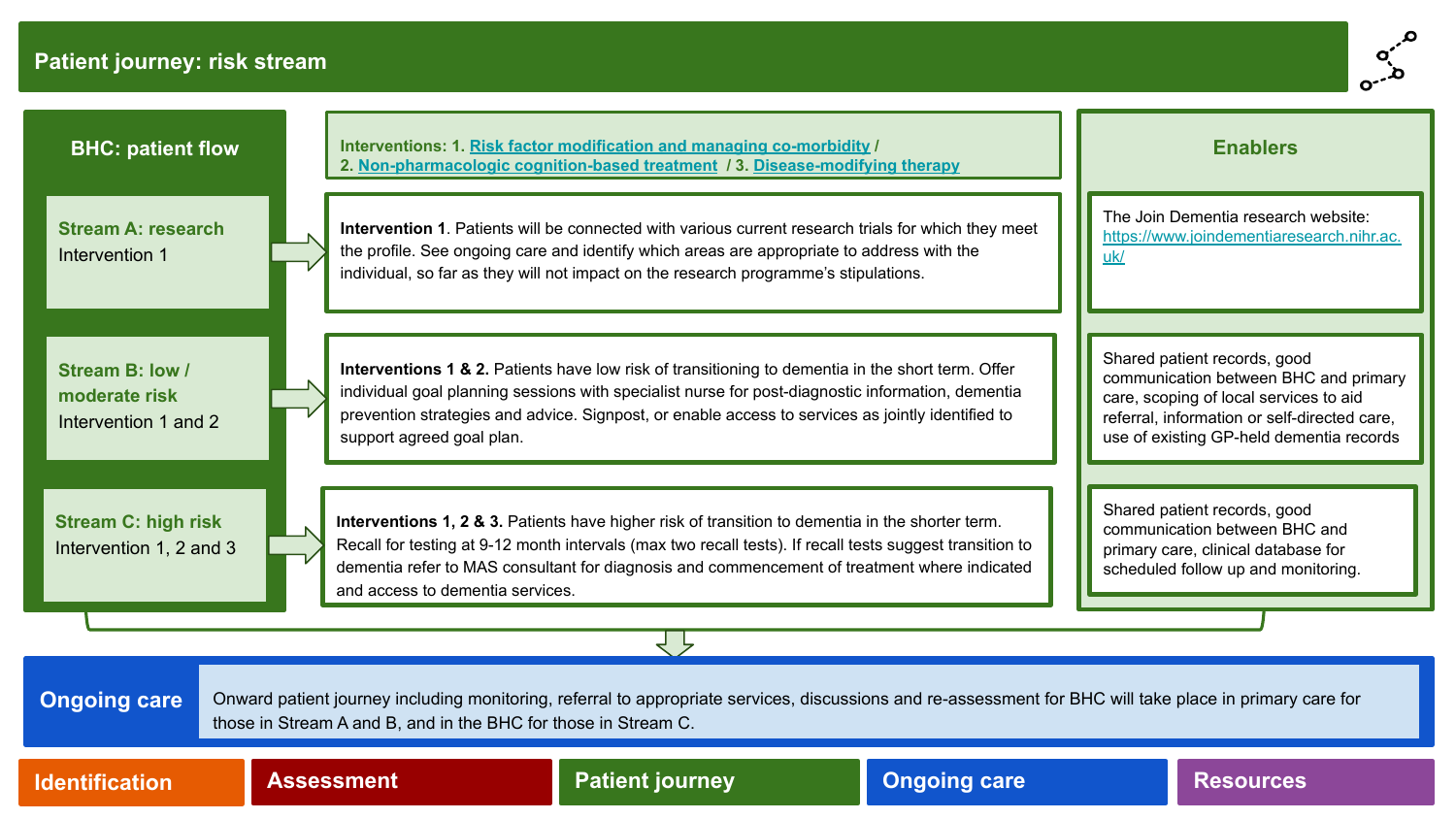### <span id="page-13-0"></span>**Intervention model 1: risk factor modification and managing co-morbidity**

**Known risk factors for dementia**, many of which also overlap with stroke, cardiovascular disease and type 2 diabetes include:

- social isolation or loneliness
- mid-life hearing loss
- physical inactivity or sedentarism
- not receiving early support for depression
- alcohol misuse
- vascular risk factors
- Quality of sleep

By taking steps to help patients address the areas of their life which might be putting them at risk of health problems now or in the future.

Vascular risk factors are also key areas to address - promoting ideal cardiovascular health for our under 65's with MCI is the most evidenced based intervention we can currently deliver (Sabia et al 2019).

Primary care is uniquely placed to coordinate risk factor modification and monitor progression. This might include medicine management and social prescribing, as well as tools, services, advice and signposting.

### **Useful examples**

There are lots of different ways that we can try to mitigate against these risk factors, such as:

- Positive cardiovascular health, particularly in 30-50 year olds, can be a significant preventative for MCI (outlined in the [BMJ](https://www.bmj.com/content/366/bmj.l4414))
- lifestyle and dietary advice (like in the [HATICE study](http://www.hatice.eu/)),
- use of hearing aids in middle years which can reduce brain aging by up to 8 years ([PROTECT study\)](https://www.sciencedaily.com/releases/2019/07/190715094910.htm)
- lifestyle coaching or programmes (such as the [HOPE programme](https://www.h4c.org.uk/hope-programme) or [Be Well](https://www.gmmh.nhs.uk/bewell)),
- social prescribing or linking with voluntary roles (like [Altogether Better\)](https://www.altogetherbetter.org.uk/)
- movement support through information, classes, or local initiatives like [Park](https://www.parkrun.com/) [Runs](https://www.parkrun.com/).
- digital solutions, from conditions management tools like DAFNE to basic blood pressure monitors and pedometers (t[he FINGER study\)](http://wwfingers.com/)
- signposting to books and podcasts, and social networks supporting lifestyle change
- offering lifestyle and wellness clinics (like in [Torbay\)](https://www.torbayculture.org/arts-and-health)

### **[Identification](#page-4-0) [Assessment](#page-6-0) [Patient journey](#page-11-0) [Ongoing care](#page-16-0) [Resources](#page-31-0)**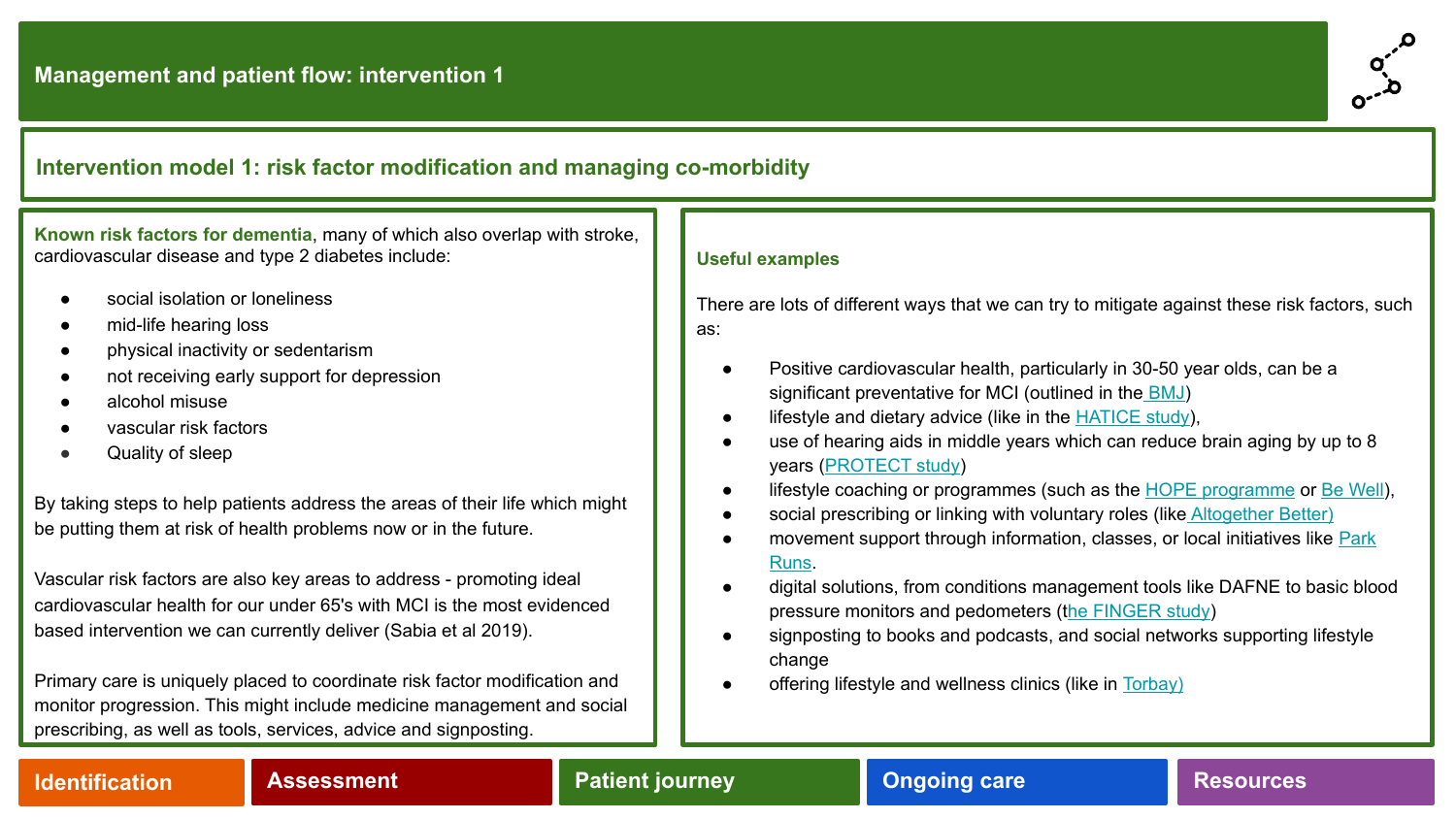### <span id="page-14-0"></span>**Intervention model 2: non-pharmacologic cognition-based interventions**

There is evidence that non pharmacological interventions can improve cognitive functioning of those with MCI and impact on those lifestyle factors known to increase risk of developing dementia.

A Cochrane review of cognition-based interventions found that patients with MCI demonstrated significant improvement in immediate and delayed verbal recall with cognitive training but found there was little evidence for memory interventions.

Evidence is inconclusive at present for preventing dementia through computerised cognitive training but some studies have found that cognitive training can improve some aspects of memory and thinking, particularly for people who are middle-aged or older, whilst early evidence suggests that brain training may help older people to manage their daily tasks better.

There is clearly much more research needed in this area, yet Alzheimer's Society note 'use it or lose it' in their advocation of an active brain being a healthier brain.

### **Useful examples**

There are lots of different tools and technologies that can assist with brain training. These include:

- Each individual can find something that challenges their brain and that they really enjoy, to do regularly. For example:
	- study for a qualification or course, or just for fun
	- learn a new language
	- do puzzles, crosswords, number challenges or quizzes
	- play card games or board games
	- read challenging books or write (fiction or non-fiction).
- Talking and communicating with other people and creating or maintaining connections with loved ones
- Volunteering, or joining a club or community group to keep socially active

### **[Identification](#page-4-0) [Assessment](#page-6-0) [Patient journey](#page-11-0) [Ongoing care](#page-16-0) [Resources](#page-32-0)**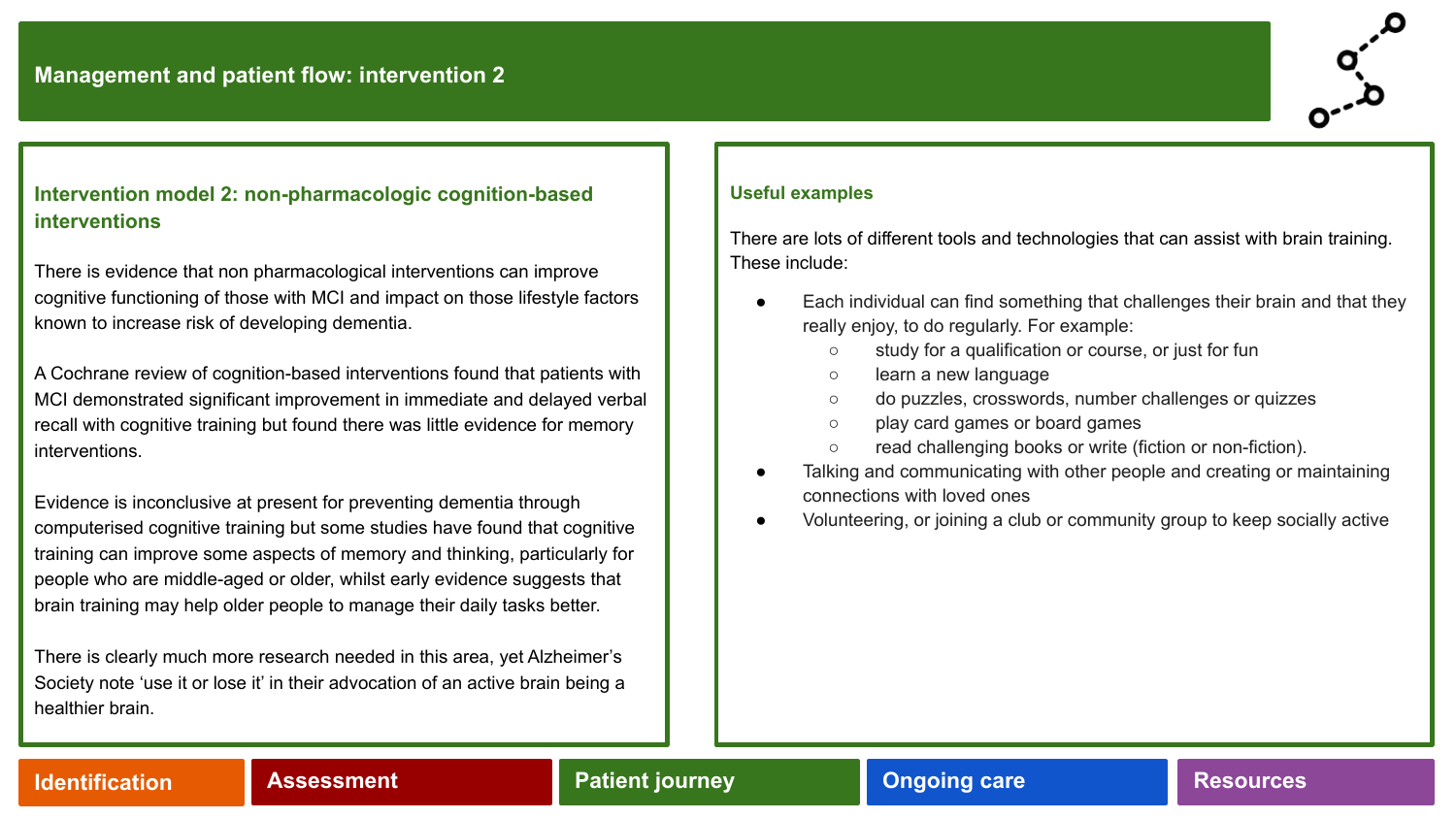### <span id="page-15-0"></span>**Intervention model 3: disease-modifying therapies**

This form of treatment is not available for dementia patients yet, but preparing services and agreeing a clear patient journey is vital to make sure those who need to can access the treatment quickly once it is.

### ['The Edinburgh Consensus: preparing for the advent of disease-modifying therapies for Alzheimer's disease' \(](https://www.ncbi.nlm.nih.gov/pubmed/29070066)2017) summarises:

- Since treatments are likely to be most effective in the early stages, identification of clinically relevant brain changes (for example, amyloid burden using imaging or cerebrospinal fluid biomarkers) will be crucial.
- While current biomarkers could be useful in identifying eligibility for new therapies, trial data are not available to aid decisions about stopping or continuing treatment in clinical practice. Therefore, effective monitoring of safety and effectiveness when these treatments are introduced into clinical practice will be necessary to inform wide-scale use.
- Equity of access is key but there is a tension between universal access for everyone with a diagnosis of Alzheimer's disease and specifying an eligible population most likely to respond[. We propose the resources necessary fo](https://www.ncbi.nlm.nih.gov/pubmed/29070066)r an optimal care pathway as well as the necessary education and training for primary and secondary care.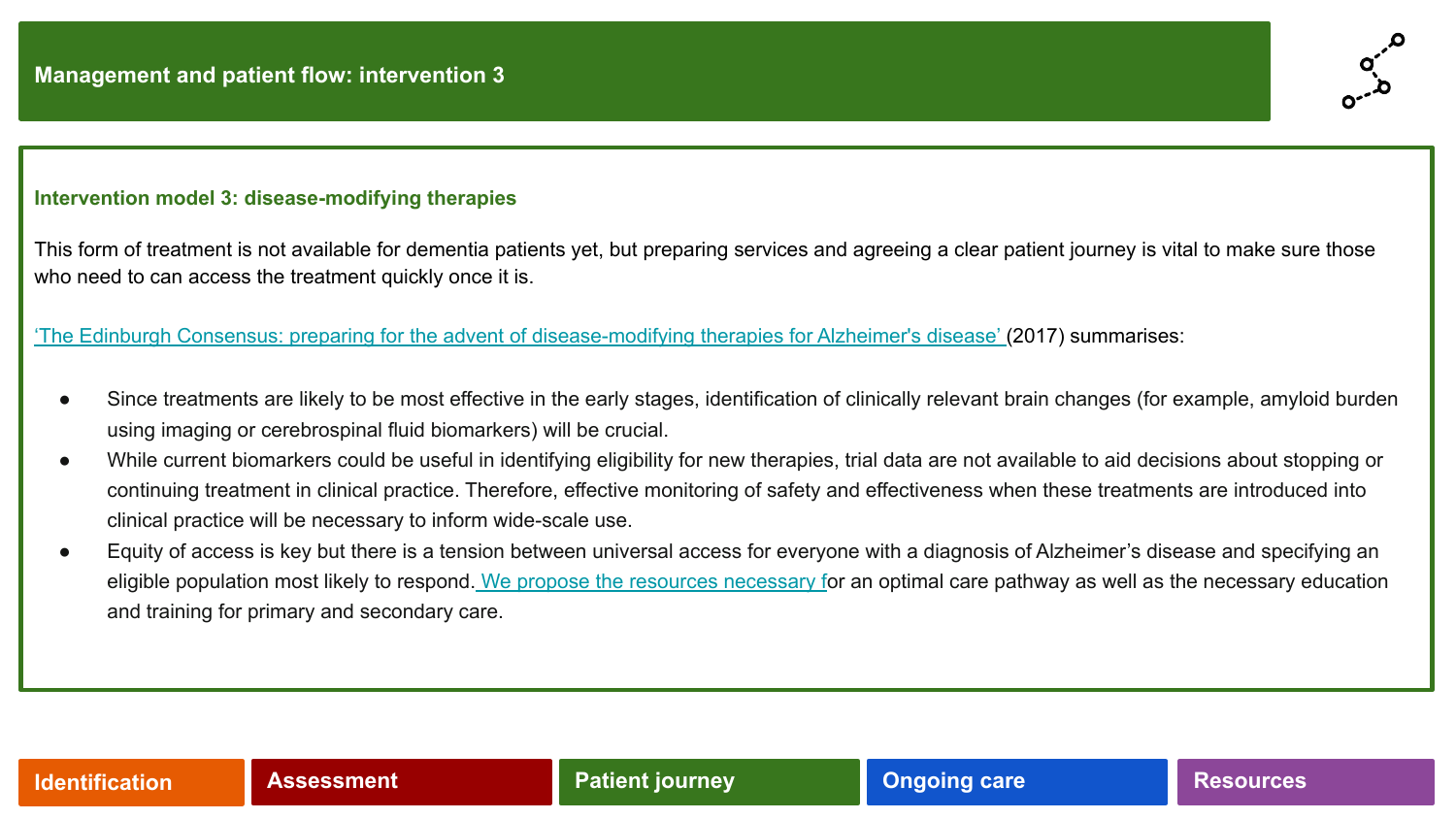

<span id="page-16-0"></span>

### **Immediately post-diagnosis**

- 1. Identify brain health guide and a first point of contact in crisis\*
- 2. Add individual to GP register of those with early cognitive decline establish new or add to existing dementia register
- 3. Establish shared records

\*This might be a specialist nurse for dementia or Parkinson's if appropriate, a consultant, someone in the BHC, or their GP, depending on the individual's needs and local service availability.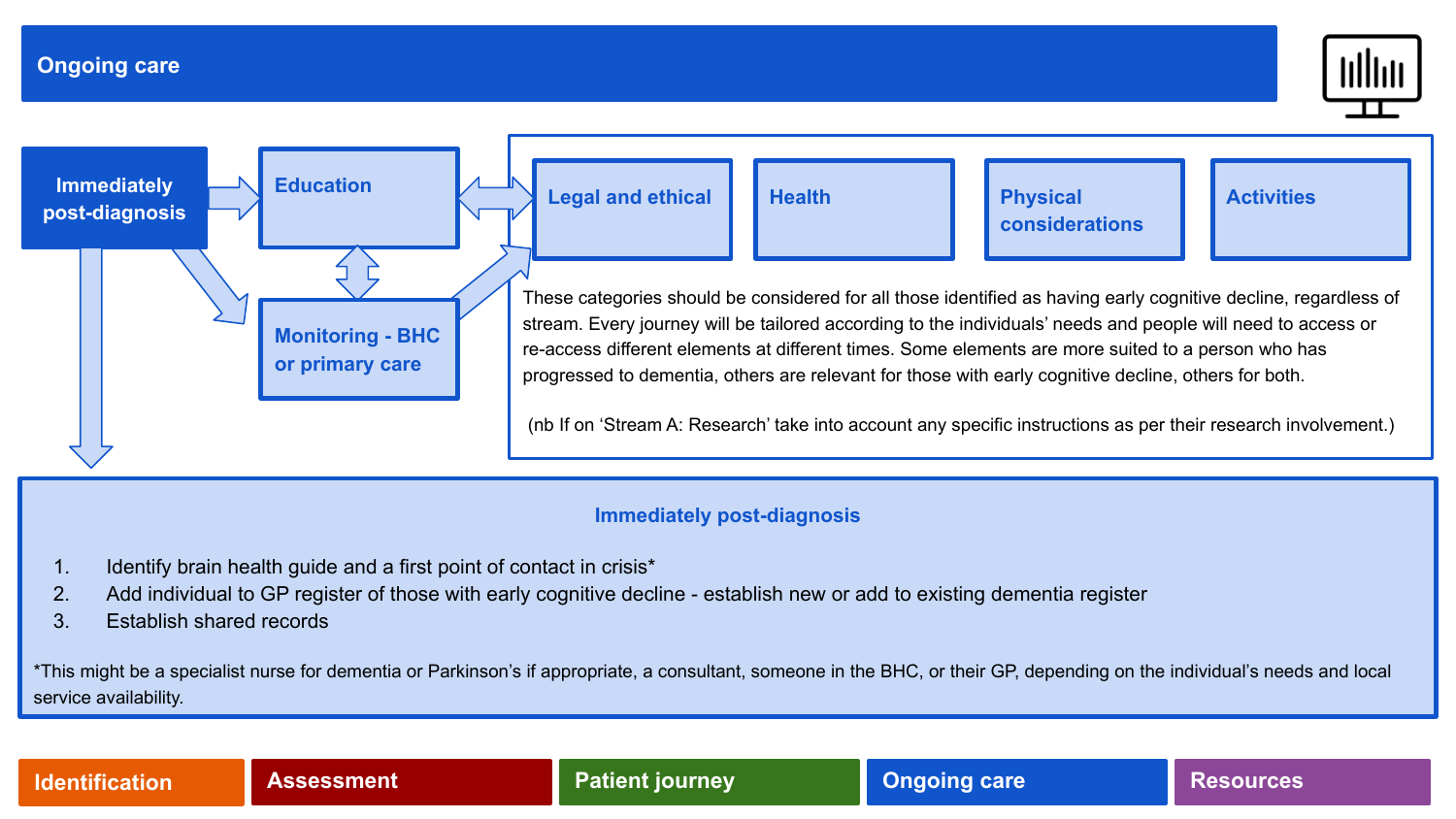

<span id="page-17-0"></span>

### **Education**

- Explain implication of diagnosis and give follow on information
- Offer counselling and support for the individual and family / carer to accept diagnosis
- Signpost / refer to reliable and valid information i.e. through locally available education programmes e.g. [HOPE](https://www.h4c.org.uk/hope-programme), [Be Well](https://www.gmmh.nhs.uk/bewell)
- Decision making underpinned b[y National Service Framework](https://www.gov.uk/government/publications/quality-standards-for-care-services-for-older-people) and [NICE guidance](https://www.nice.org.uk/guidance/ng97/chapter/Recommendations)
- Use of established and validated service user leaflets and online information such as from [the voluntary sector](https://www.alzheimers.org.uk/about-dementia/types-dementia/mild-cognitive-impairment-mci) and local services
- Use evidence based practice that is reliable and consistent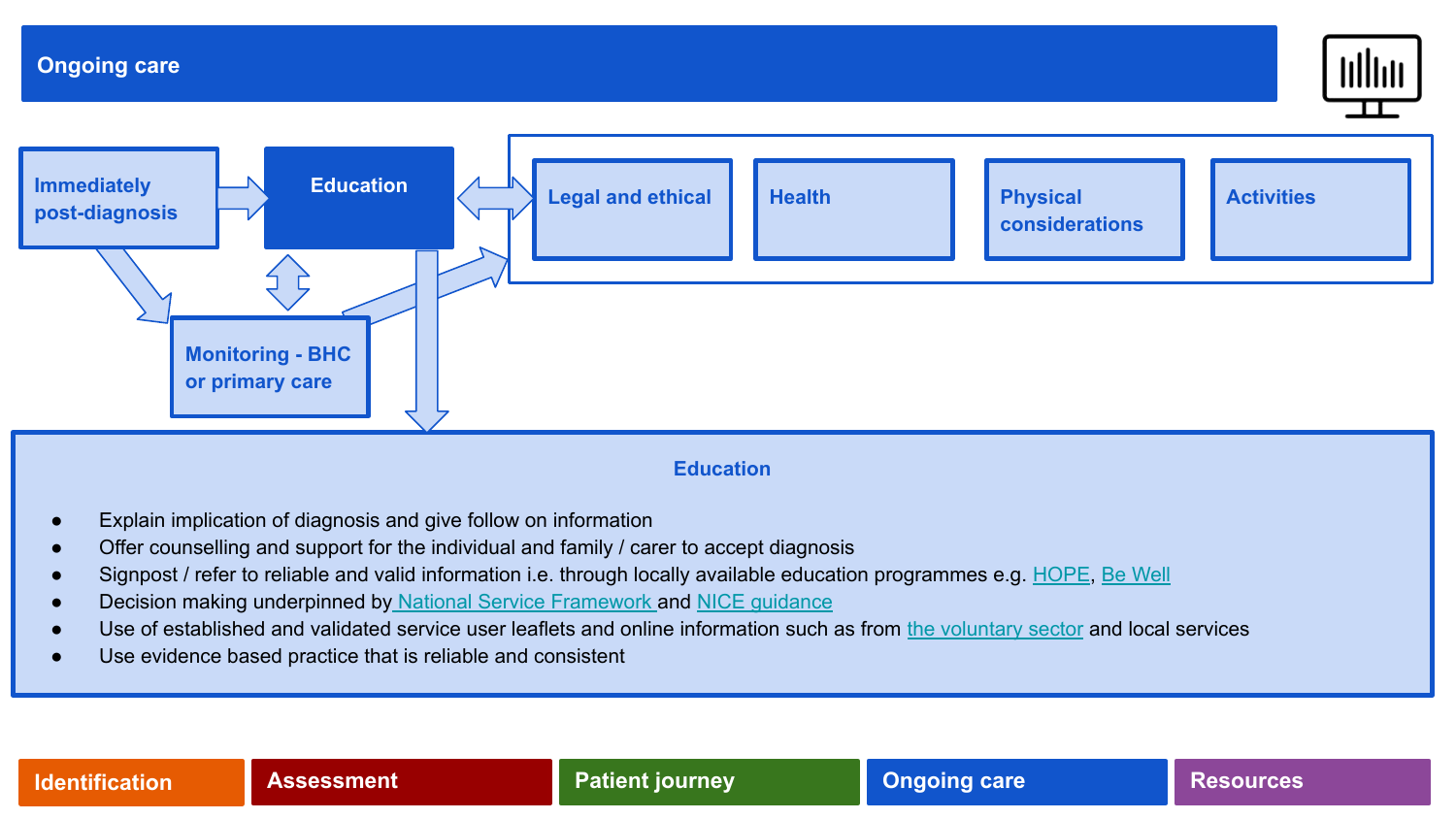

<span id="page-18-0"></span>

**Legal and ethical**

- Determine capacity
- Consider individuals wishes and preferences regarding current and future care decisions
- **Establish or discuss LPA health and finance**
- Anticipatory care for e.g. partner/career becoming suddenly unwell or hospitalised
- Advanced care planning including preferred place of care both current and future
- Discussion around legalities of driving and additional assessments i.e. driving assessment centres, planning on retiring from driving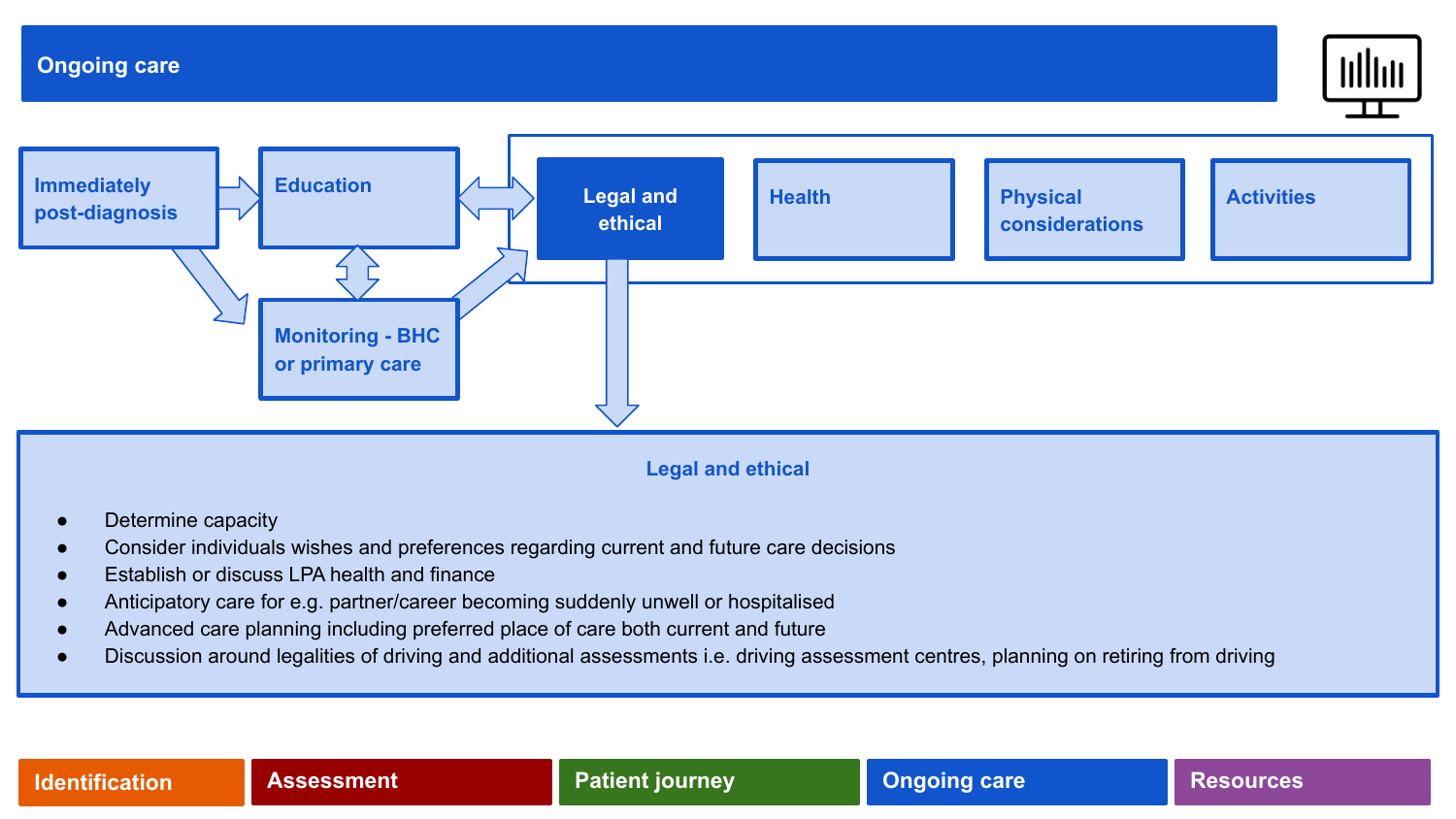

<span id="page-19-0"></span>

### **Health**

- Identified health profession team for individual needs including GP
- Person with early cognitive decline to have regular review meetings with team can be virtual provided keyworker has been in contact with person or family
- Medication management in view of dementia diagnosis
- Consider impact of comorbidities
- Annual review led by keyworker or as need demands
- Anticipatory care planning for acute illness i.e. UTI which could adversely affect confusion or behaviour

**[Identification](#page-4-0) [Assessment](#page-6-0) [Patient journey](#page-11-0) Patient in the Second Leapers** 

**[Resources](#page-33-0)**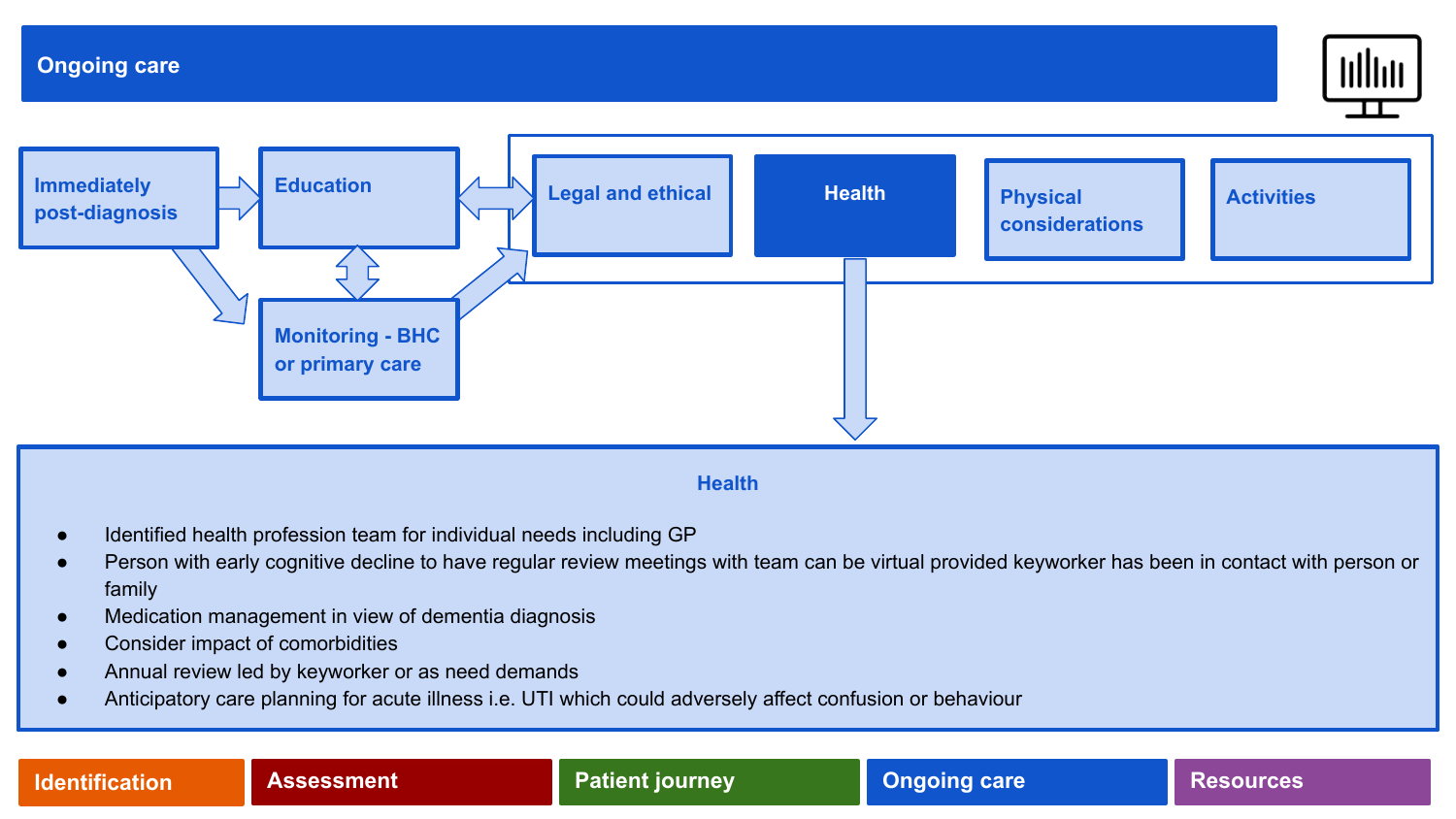

<span id="page-20-0"></span>

### **Physical considerations**

- Education and information about the benefits of movement in everyday life, and of exercise
- Identification of movement and / or exercise that would be beneficial, enjoyable and within capabilities
- Information regarding access to groups i.e. NERS
- Recognition and management of challenging behaviours that may impact on ability to engage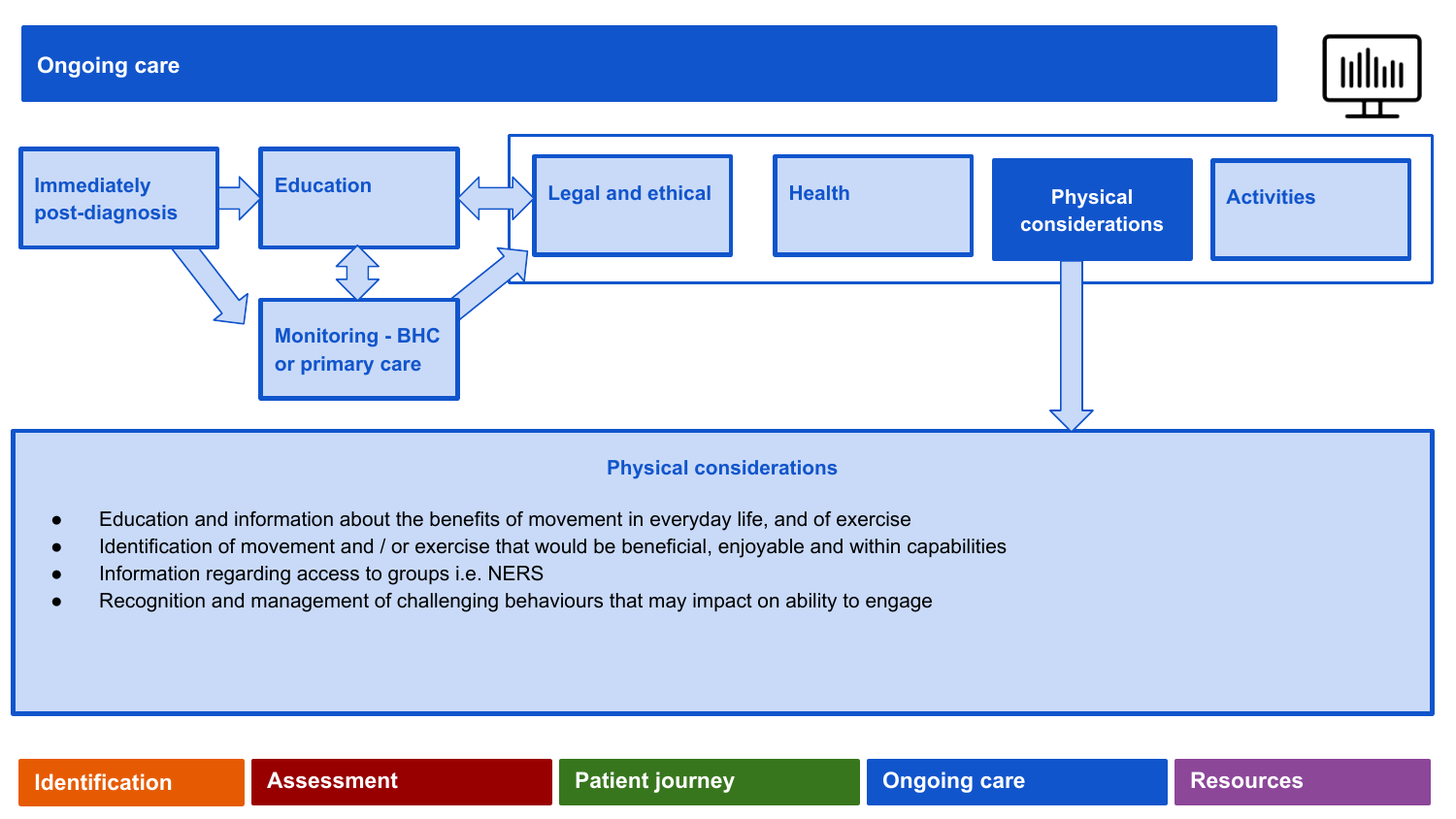

<span id="page-21-0"></span>

### **Activities**

- Support to continue with current activities hobbies and clubs
- Information about dementia friendly activities in local area
- Utilise day hospitals or day centres
- Directory of both private and council led activity centres
- Engagement with U3A
- Social prescribing to reduce risk of social isolation including dementia-friendly swimming, walking groups, men's sheds

**[Identification](#page-4-0) [Assessment](#page-6-0) [Patient journey](#page-11-0) Patient in the Second Leapers** 

**[Resources](#page-33-0)**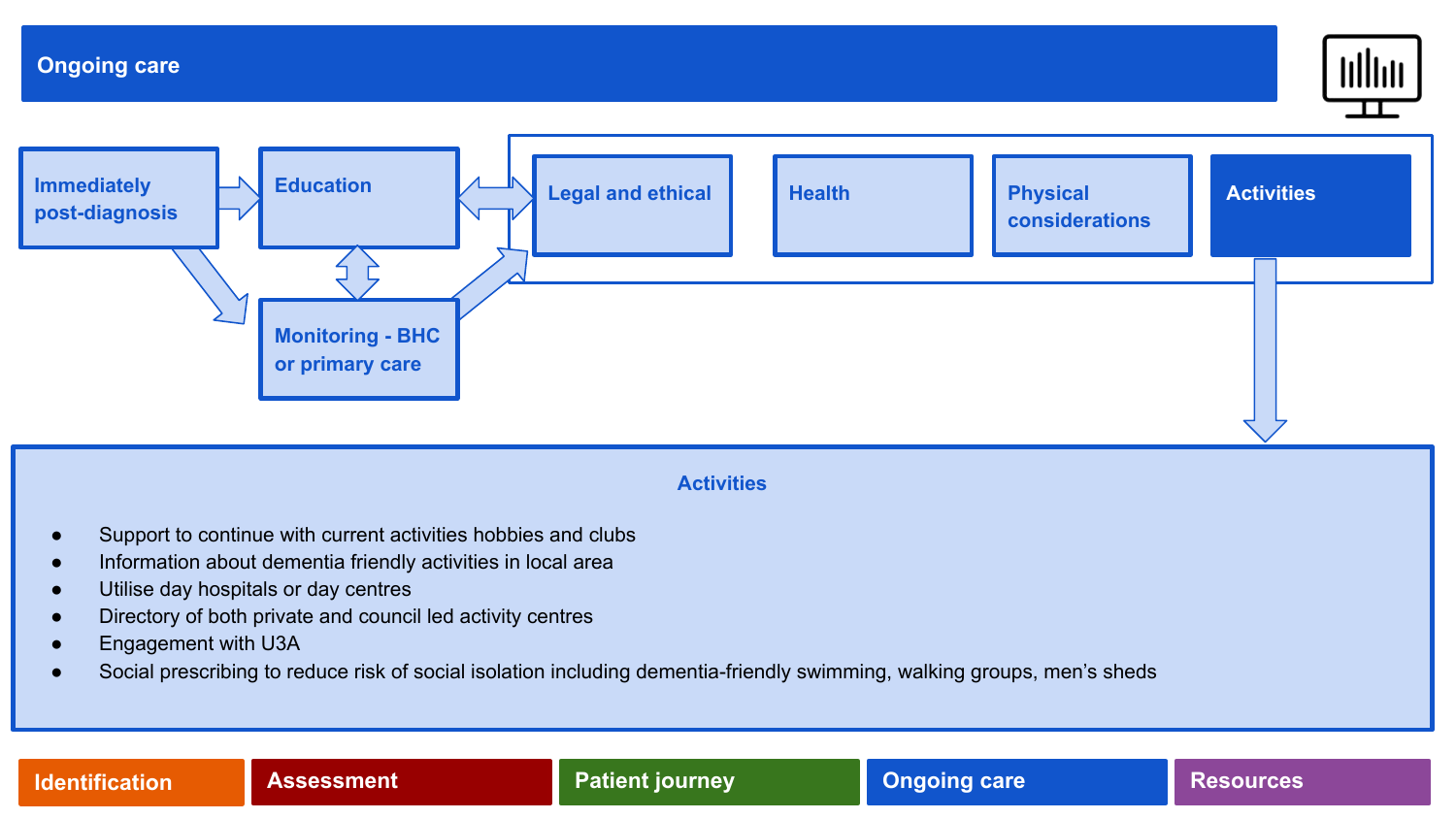<span id="page-22-0"></span>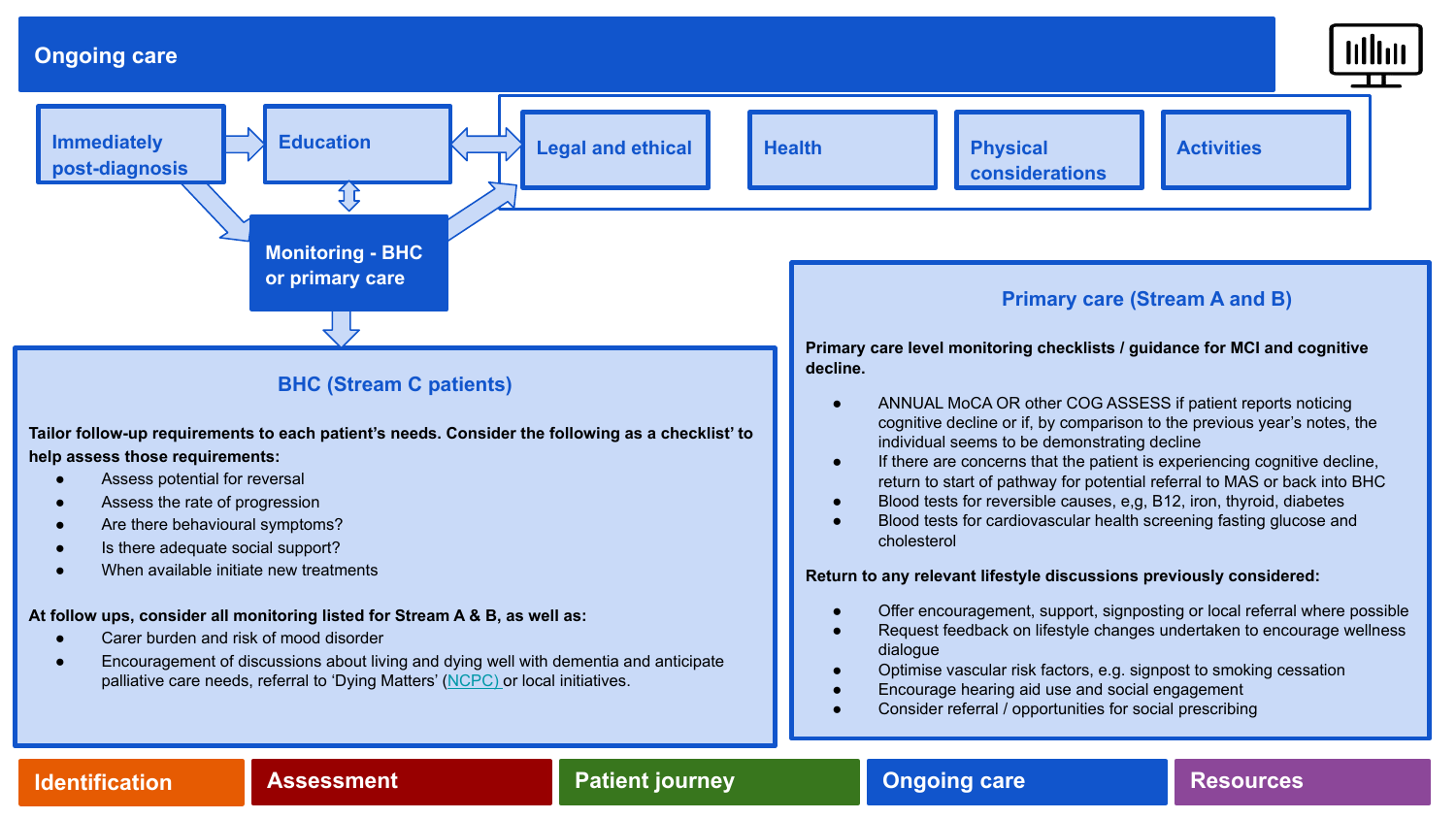**The local library is a hub of all available information on local resources, groups and wider information**

**Information on voluntary organisations which might be useful:**

- Alzheimer's Society www.alzheimers.org.uk
- Dementia UK www.dementiauk.org
- Admiral Nurses www.dementiauk.org/admirialnurse
- Crossroads local websites eg www.crossroadsbridgend.org.uk
- Royal British Legion www.britishlegion.org.uk
- Red Cross – [www.redcross.org.uk](http://www.redcross.org.uk)

**Please insert information for patient e.g. details of keyworker, note on local groups, community projects and other useful information:**

### <span id="page-23-0"></span>**Information for patients - printable Information for patients - signpost according to locality**

### **Local groups which may be available**

- Dementia café's (mild to moderate)
- Memory lane café's (moderate to advanced)
- Friendship groups
- Dementia friendly swimming groups
- Dementia friendly exercise classes
- Choir
- Gardening co-op or group
- Walking groups, park runs or other movement and community-related activities
- Mindfulness course for both patient and carer
- Carer support and education

### **If individual has dementia, then as it progresses, signpost to:**

- Support via social services specifically for dementia
- To support with personal care, meals, befriending, medication prompting management

**[Identification](#page-4-0) [Assessment](#page-6-0) [Patient journey](#page-11-0) [Ongoing care](#page-16-0) Resources**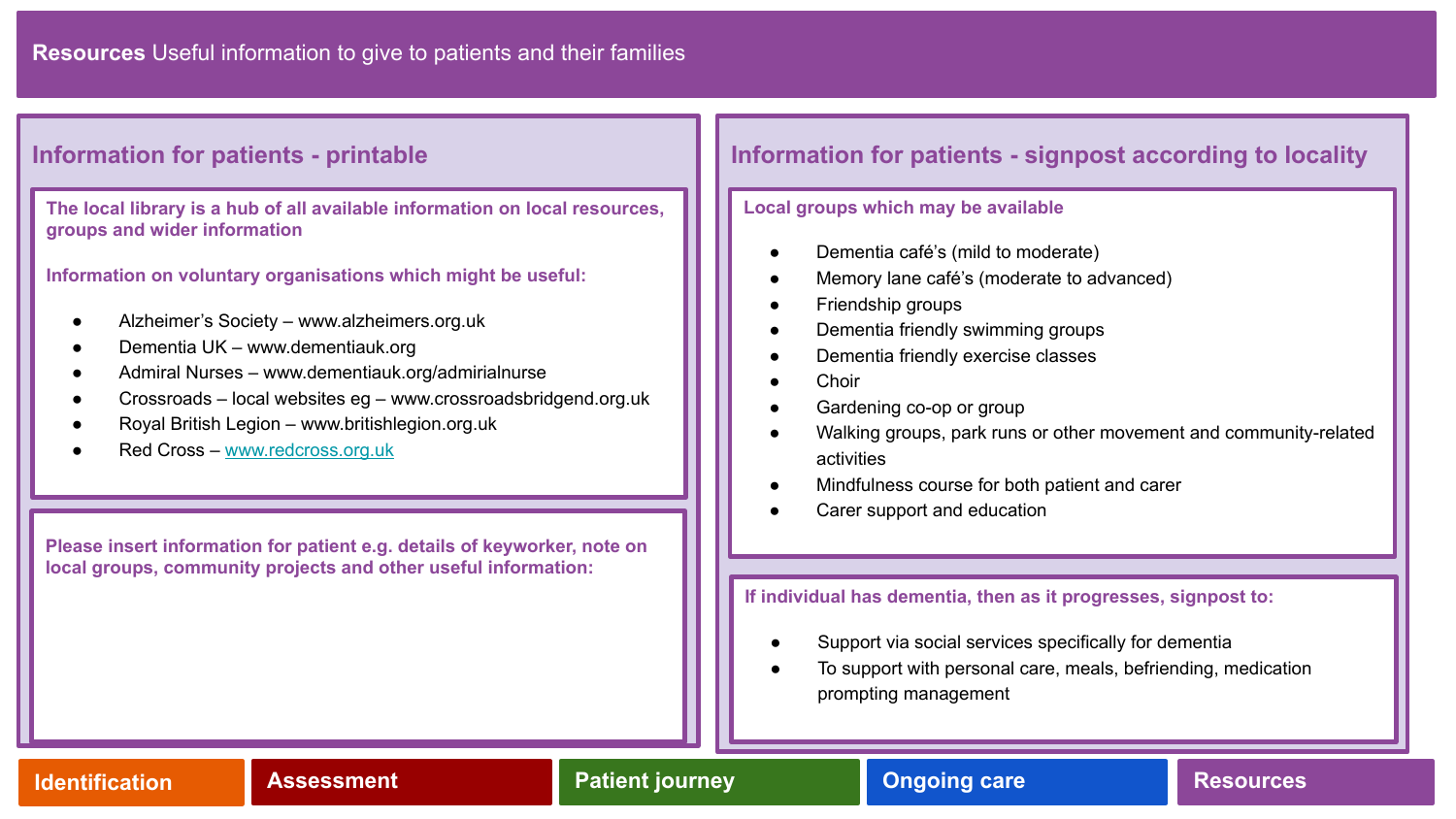### <span id="page-24-0"></span>**Resources:** An example of roles and responsibilities in a BHC multidisciplinary team



| <b>Identification</b> | <b>Assessment</b> | <b>Patient journey</b> | <b>Ongoing care</b> | <b>Resources</b> |
|-----------------------|-------------------|------------------------|---------------------|------------------|
|-----------------------|-------------------|------------------------|---------------------|------------------|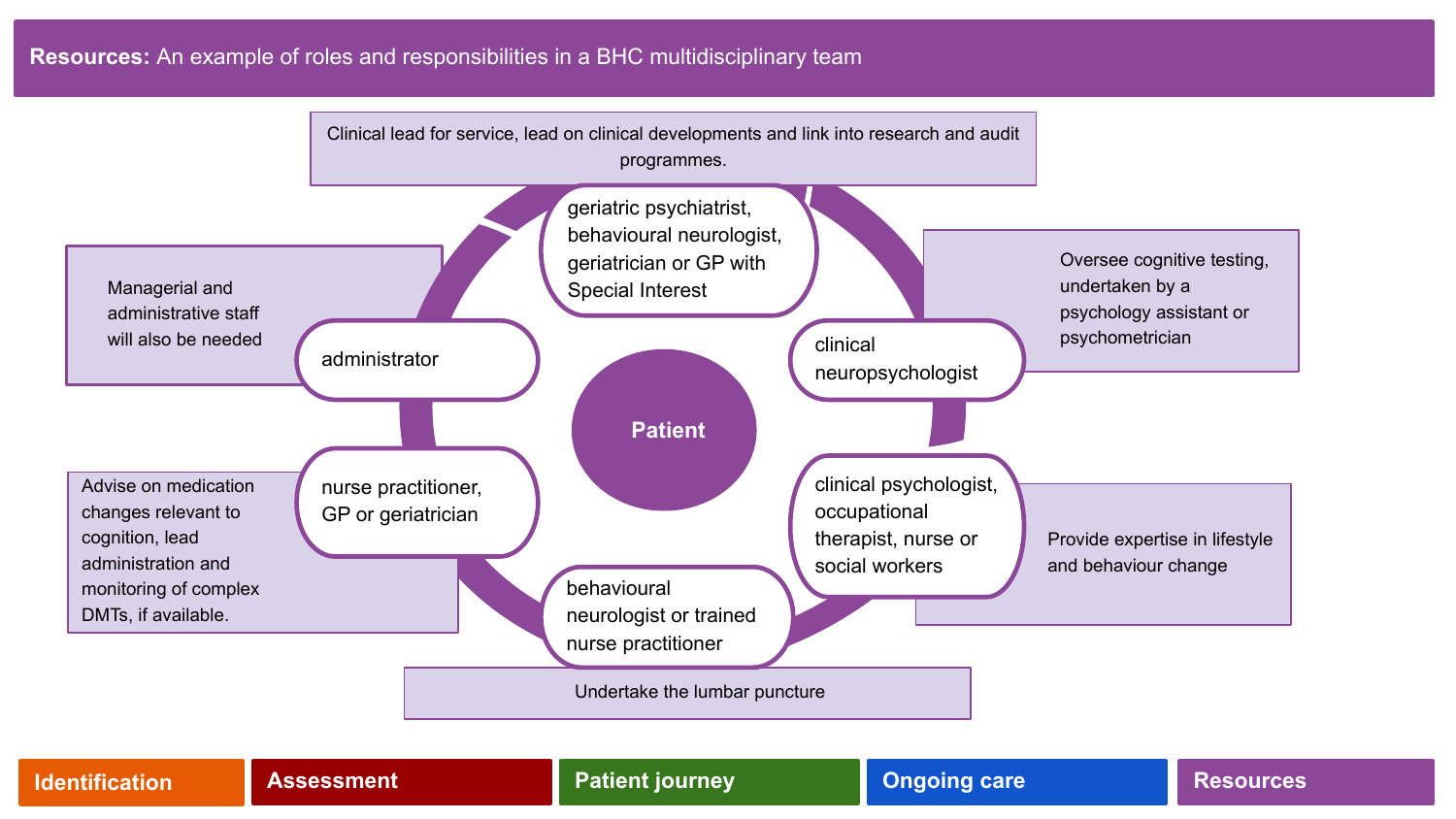### **BHC multidisciplinary team and lead**

The core team of a successful BHC will be multidisciplinary.

An individual with expertise in dementia care will act as clinical lead. They will:

- ensure clinical oversight of the service,
- act as a link across disciplines,
- lead on clinical developments and
- link with research and audit programmes.

This role might be performed by a geriatric psychiatrist, behavioural neurologist, geriatrician or GP with special interest

See [BHC MDT figure.](#page-24-0)

### **Utilise existing resources**

BHCs could be supported by various services already available in most local health economies, such as wellbeing or 'healthy living' groups. This will reduce overlap in intervention for patients and encourage social interaction.

- High Intensity Primary Care teams can give short term intensive care to particularly high risk patients.
- [Expert patient programmes](https://www.nice.org.uk/guidance/ph19/evidence/expert-paper-1-pdf-371292301)
- [DESMOND education groups](https://www.diabetes.co.uk/education/desmond.html) for diabetes provide further opportunity.
- **[HOPE programme](https://www.h4c.org.uk/hope-programme)**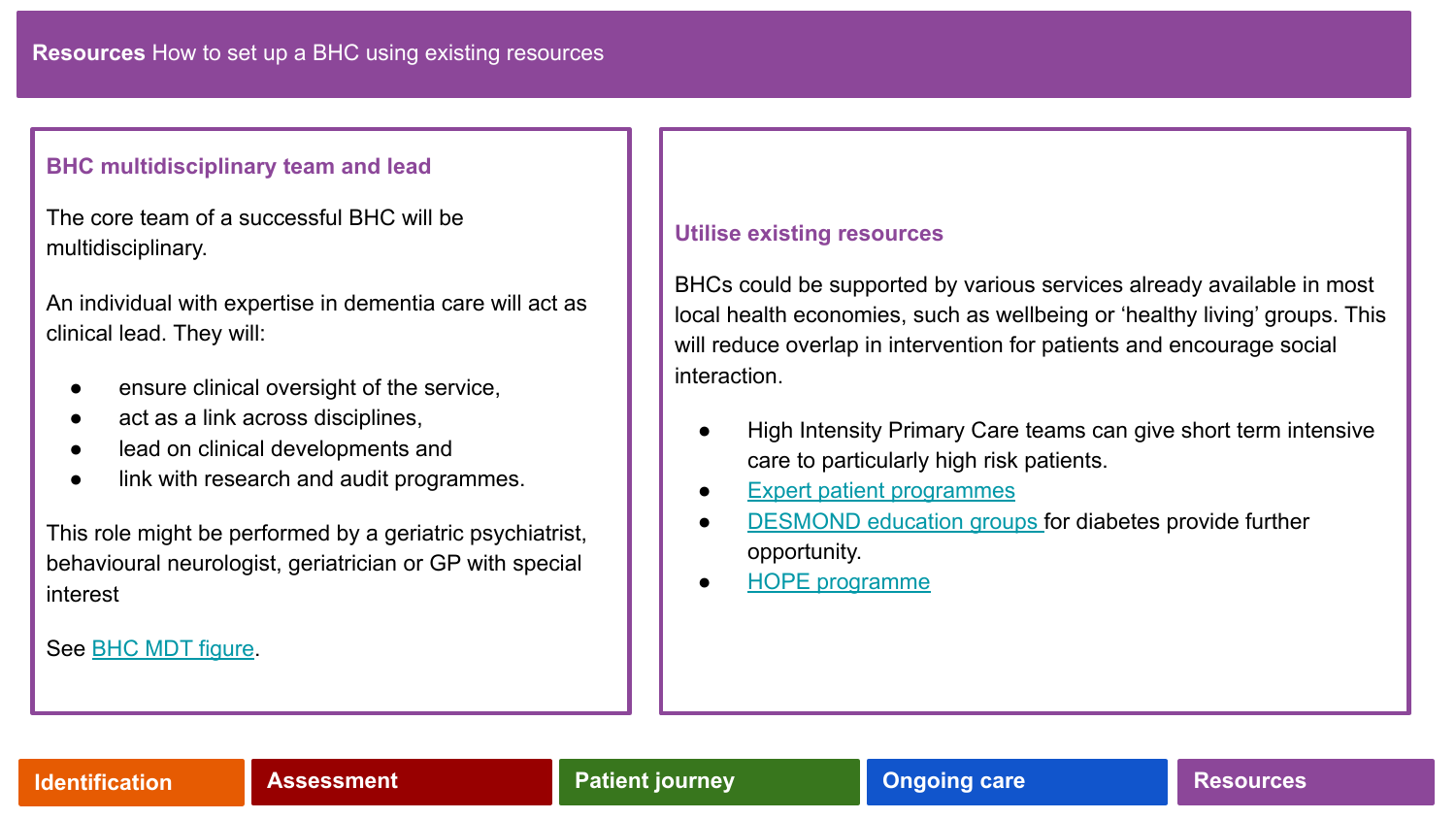### **Optimal service setting: BHC main**

A BHC would ideally be coordinated from a primary care setting, if specialised pharmacological interventions (i.e. DMTs) were not involved.

For services with existing dementia-focussed Memory Assessment Clinics (MAS), a BHC could be an extension of the MAS, enabling seamless referral in either direction. [\(See business case ideas\).](#page-27-0)

### **Optimal service setting: DMTs (intervention 3)**

Access to acute care facilities (i.e. for infusion and post-infusion monitoring) may be required.

### **Utilise existing resources (DMTs)**

The latter already exist for dermatology, rheumatology and some neurology clinics that offer treatment and monitoring of 'biological therapies', often in day-hospital settings.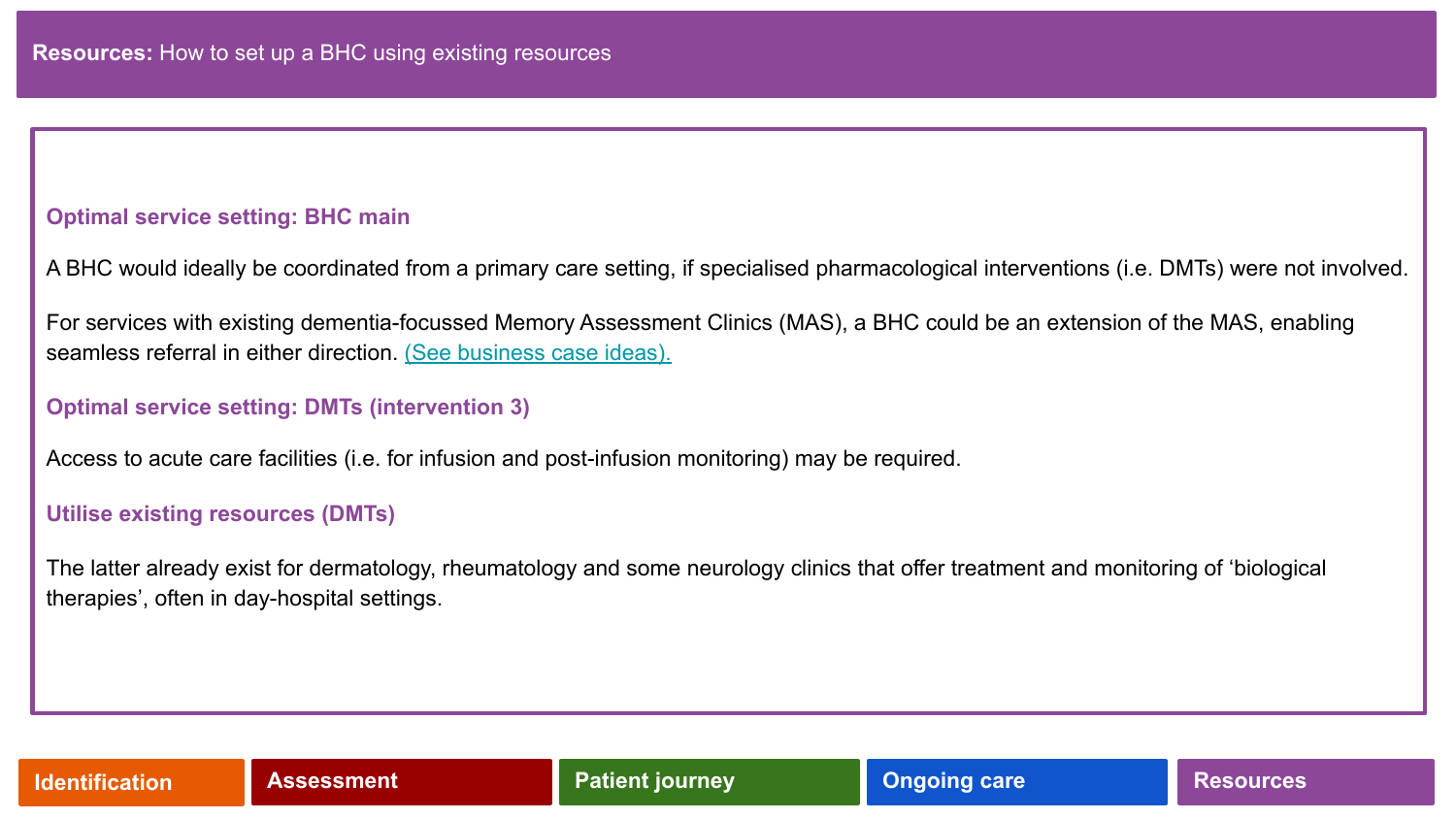### <span id="page-27-0"></span>**Population management and preventative care**

The National Audit for Dementia state that there are 850,000 people living with dementia in the UK. This is expected to rise to one million by 2025 and continue to increase to two million by 2051 [\(NAD 2019](https://www.rcpsych.ac.uk/improving-care/ccqi/national-clinical-audits/national-audit-of-dementia)). That's 150,000 more people living with dementia in 6 years.

- If around 30% of dementia is preventable, BHCs, or similar preventative services, **could reduce that number by 500**. That's 500 people in the UK who won't be living with dementia in 6 years' time. If they receive preventative care now.
- In the next 38 years based on the NAD's data, that is **3,795** people who could be prevented from living with dementia.

### **No new commissioning - but repurposing of existing resources**

Rather than adding additional clinics into a team's workload, what about changing the focus or purpose of an existing clinic session? Could you repurpose an existing multidisciplinary clinic? If not, is there an MDT clinic, either acute or community-based, that could be informally partnered with your clinic for referral or input.

Changes can be small. Rather than taking away from existing services, it is instead looking at the same existing population's needs from a different perspective - and will improve patient outcomes and reduce the future demand on dementia-specific services.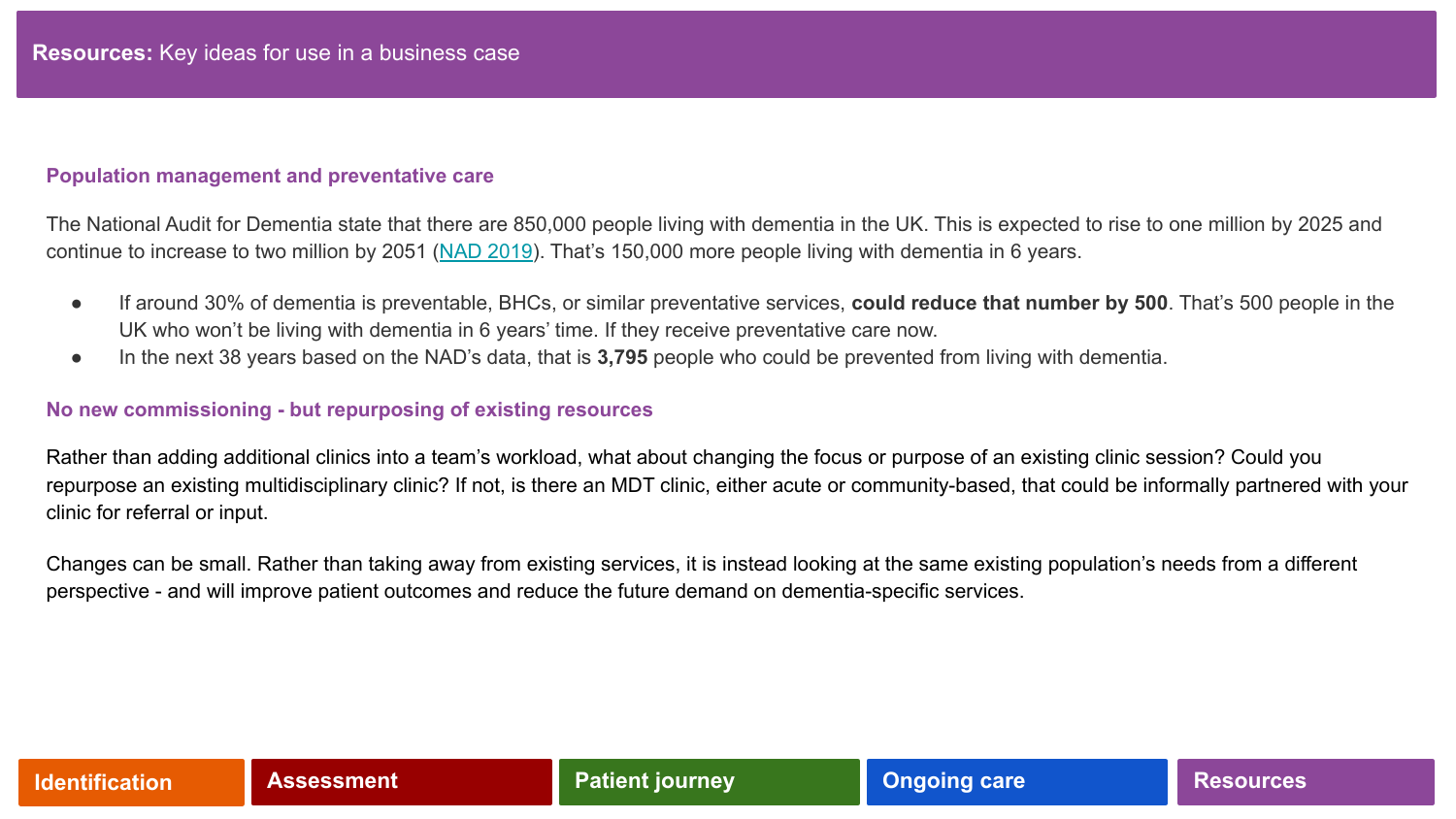

GPCOG: Brodaty, H., Kemp, N.M. and Low, L.-F.[, Characteristics of the GPCOG, a screening tool for cognitive impairment](http://gpcog.com.au/uploads/ckfinder/userfiles/files/Brodaty2004%20Characteristics%20of%20the%20GPCOG.pdf). International Journal of Geriatric Psychiatry, 2004. 19(9):870-4.

6-CIT: Brooke P, Bullock R; Validation of a 6 item cognitive impairment test with a view to primary care usage. Int J Geriatr Psychiatry. 1999 Nov 14(11):936-40.

CDR: O'Bryant SE, Waring SC, Cullum CM, et al. Staging Dementia Using Clinical Dementia Rating Scale Sum of Boxes Scores: A Texas Alzheimer's Research Consortium Study. *Arch Neurol.* 2008;65(8):1091–1095. doi:10.1001/archneur.65.8.1091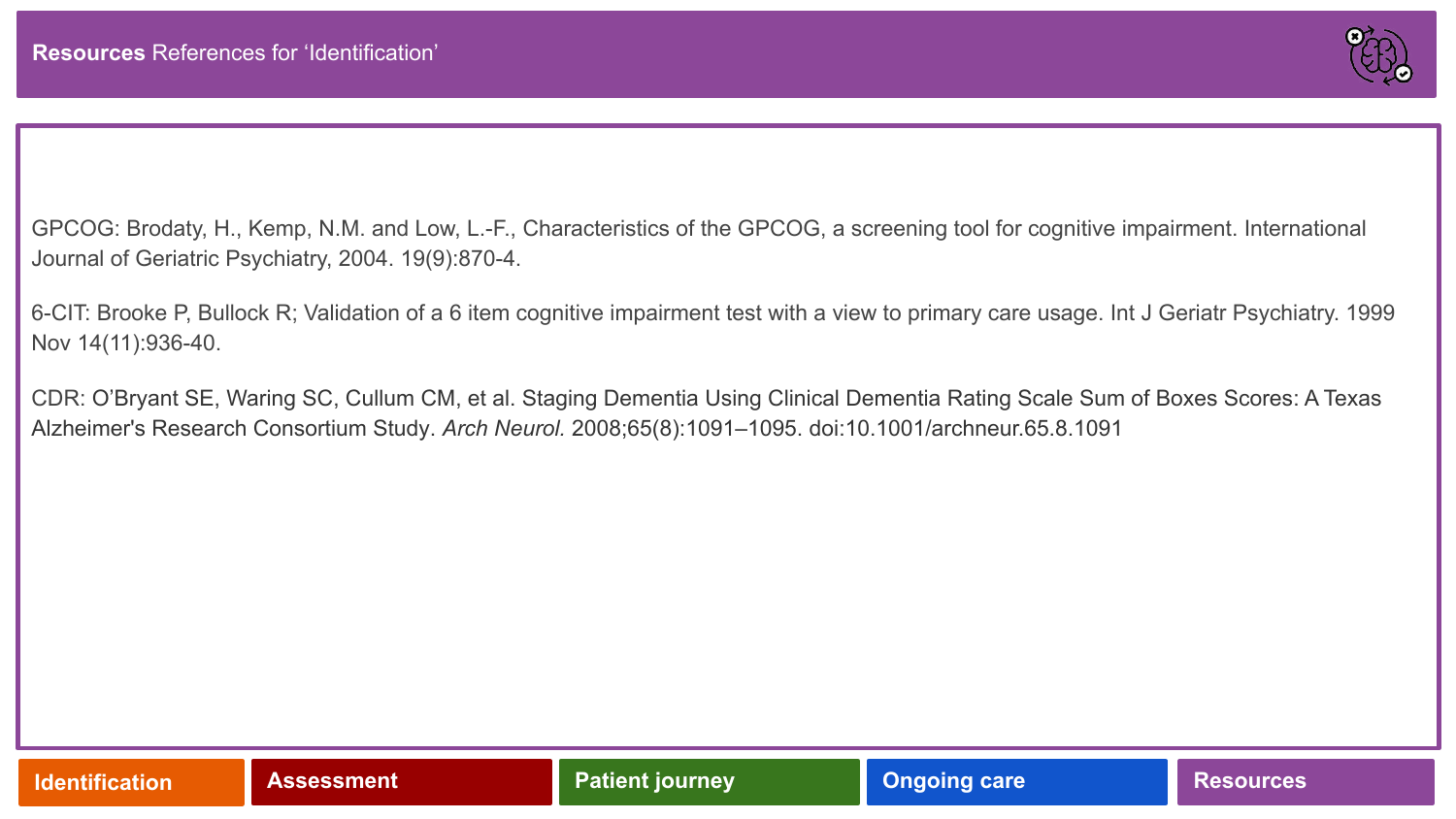

<span id="page-29-0"></span>**Clinical** Hsieh, S., Schubert, S., Hoon, C., Mioshi, E., & Hodges, J. R. (2013). Validation of the Addenbrooke's Cognitive Examination III in frontotemporal dementia and Alzheimer's disease. Dementia and Geriatric Cognitive Disorders, 36(3-4), 242-250. / Nasreddine ZS, Phillips NA, Bedirian V, et al. The Montreal Cognitive Assessment, MoCA: a brief screening tool for mild cognitive impairment. Journal of the American Geriatrics Society. 2005; 53(4):695–699. / Albert MS, DeKosky ST, Dickson D, et al. The diagnosis of mild cognitive impairment due to Alzheimer's disease: recommendations from the National Institute on Aging-Alzheimer's Association workgroups on diagnostic guidelines for Alzheimer's disease. Alzheimer's & dementia : the journal of the Alzheimer's Association. 2011; 7(3):270–279.]

**Cognitive:** References: RBANS: Randolph C, Tierney MC, Mohr E, Chase TN. The Repeatable Battery for the Assessment of Neuropsychological Status (RBANS): preliminary clinical validity. J Clin Exp Neuropsychol. 1998 Jun;20(3):310-9. / FCSRT: Grober E, Sanders AE, Hall C, Lipton RB. Free and cued selective reminding identifies very mild dementia in primary care. *Alzheimer Dis Assoc Disord*. 2010;24(3):284–290. doi:10.1097/WAD.0b013e3181cfc78b /CANTAB: <https://www.cambridgecognition.com/cantab/>/ EPAD / NIH EXAMINER: Kramer JH, Mungas D, Possin KL, et al. NIH EXAMINER: conceptualization and development of an executive function battery. *J Int Neuropsychol Soc*. 2014;20(1):11–19. doi:10.1017/S1355617713001094

**Behavioural:** Lyketsos CG, Lopez O, Jones B, Fitzpatrick AL, Breitner J, Dekosky S. Prevalence of neuropsychiatric symptoms in dementia and mild cognitive impairment: results from the cardiovascular health study. JAMA. 2002; 288:1475–1483. [PubMed: 12243634] 2. / Geda YE, Roberts RO, Knopman DS, Petersen RC, Christianson TJ, Pankratz VS, et al. Prevalence of neuropsychiatric symptoms in mild cognitive impairment and normal cognitive aging: population-based study. Arch Gen Psychiatry. 2008; 65:1193–1198. [PubMed: 18838636 / REF / Arch Gen Psychiatry. 2008 October ; 65(10): 1193–1198. doi:10.1001/archpsyc.65.10.1193. / Cummings et al., 'The Neuropsychiatric Inventory: assessing psychopathology in dementia patients.' Neurology. 1997 May;48(5 Suppl 6):S10-6. / *]Kaufer DI, Cummings JL, Ketchel P, Smith V, MacMillan A, Shelley T, Lopez OL, DeKosky ST. Validation of the NPI-Q, a brief clinical form of the Neuropsychiatric Inventory. J Neuropsychiatry Clin Neurosci 2000;12:233–239 /* de Medeiros K, Robert P, Gauthier S, et al. The Neuropsychiatric Inventory-Clinician rating scale (NPI-C): reliability and validity of a revised assessment of neuropsychiatric symptoms in dementia. *Int Psychogeriatr*. 2010;22(6):984–994. doi:10.1017/S1041610210000876 / Sikkes SA, de Lange-de Klerk ES, Pijnenburg YA, Gillissen F, Romkes R, Knol DL, et al. [A new informant-based questionnaire for instrumental activities of daily living in dementia.](https://www.ncbi.nlm.nih.gov/pubmed/23102123) Alzheimers Dement 2012;8:536-43. / Ismail Z, Agüera-Ortiz L, Brodaty 4, Cieslak 2, Cummings 5, Fischer CE, Gauthier S, Geda YE8, Herrmann N9,10, Kanji J2, Lanctôt KL10, et al, 'The Mild Behavioral Impairment Checklist (MBI-C): A Rating Scale for Neuropsychiatric Symptoms in Pre-Dementia Populations' .NPS Professional Interest Area of the International Society of to Advance Alzheimer's Research and Treatment (NPS-PIA of ISTAART).J Alzheimers Dis. 2017;56(3):929-938. doi: 10.3233/JAD-160979.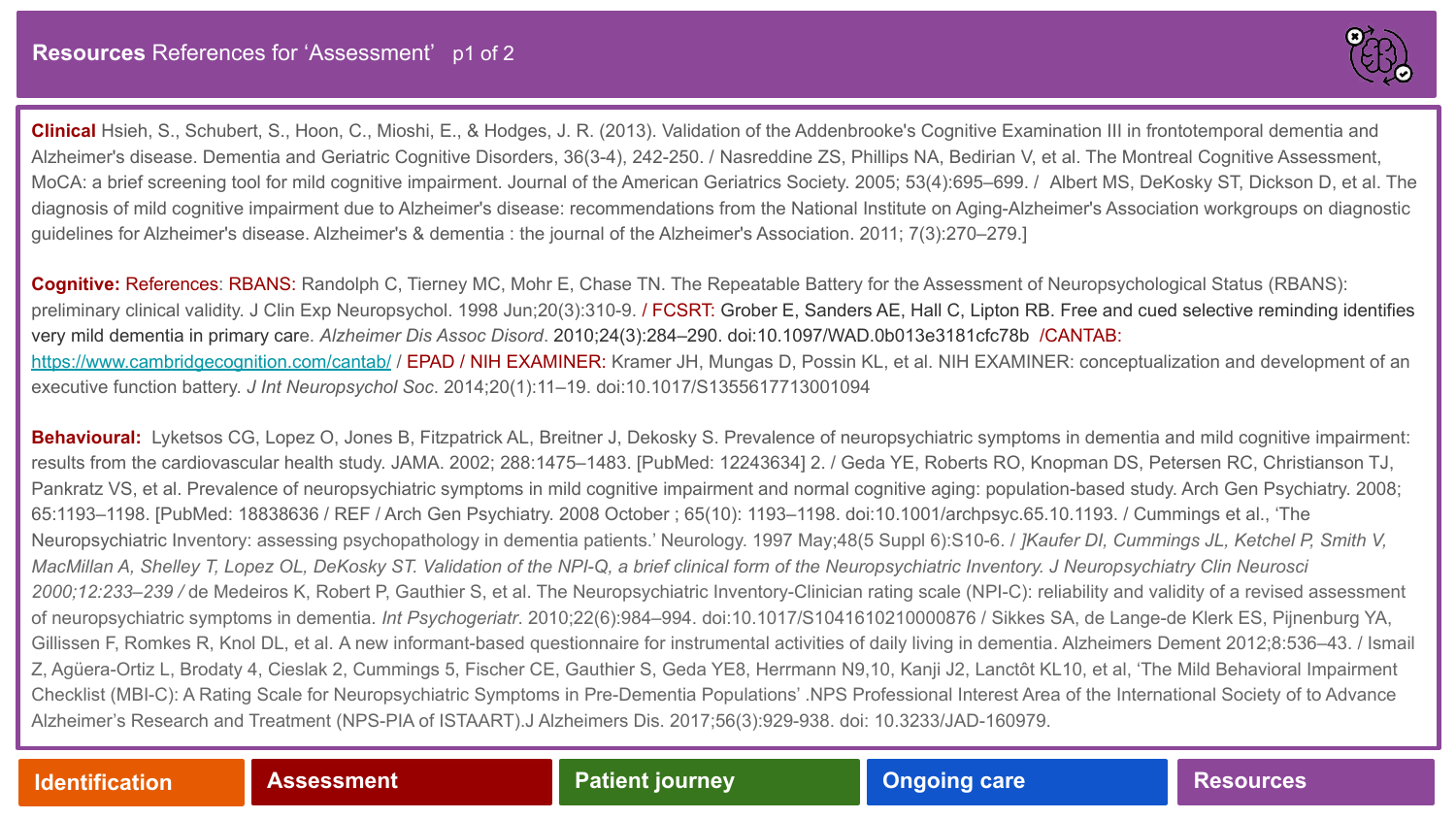

<span id="page-30-0"></span>**Functional:** Lindbergh, C. A., Dishman, R. K. & Miller, L. S. (2016). Functional Disability in Mild Cognitive Impairment: A Systematic Review and Meta-Analysis. Neuropsychol Rev, 26(2), 129-59. / Jekel, K., Damian, M., Wattmo, C., Hausner, L., Bullock, R., Connelly, P. J., et al (2015). Mild cognitive impairment and deficits in instrumental activities of daily living: a systematic review. Alzheimers Res Ther, 7(1), 17. / Albert, M. S., DeKosky, S. T., Dickson, D., Dubois, B., Feldman, H. H., Fox, et al (2011). The diagnosis of mild cognitive impairment due to Alzheimer's disease: Recommendations from the National Institute on Aging-Alzheimer's Association workgroups on diagnostic guidelines for Alzheimer's disease. Alzheimers & Dementia, 7(3), 270-279. / Jutten RJ, Peeters CFW, Leijdesdorff SMJ, Visser PJ, Maier AB, Terwee CB, et al. Detecting functional decline from normal aging to dementia: Development and validation of a short version of the Amsterdam IADL Questionnaire. Alzheimers Dement (Amst). 2017;8:26-35. / Marshall, G. A., Zoller, A. S., Lorius, N., Amariglio, R. E., Locascio, J. J., Johnson, K. A., et al (2015). Functional Activities Questionnaire Items that Best Discriminate and Predict Progression from Clinically Normal to Mild Cognitive Impairment. Curr Alzheimer Res, 12(5), 493-502. / Koster N, Knol DL, Uitdehaag BM, Scheltens P, Sikkes SAM. The sensitivity to change over time of the Amsterdam IADL Questionnaire((c)). Alzheimers Dement. 2015;11:1231-40. / Pfeffer RI, Kurosaki TT, Harrah CH Jr, Chance JM, Filos S. Measurement of functional activities in older adults in the community. Journal of gerontology. 1982; 37(3):323-329. [PubMed: 7069156] / Teng E, Becker BW, Woo E, Knopman DS, Cummings JL, Lu PH. Utility of the functional activities questionnaire for distinguishing mild cognitive impairment from very mild Alzheimer disease. Alzheimer Dis Assoc Disord. 2010; 24(4):348–353. [PubMed: 20592580]

**Biomarkers:** Korolev IO, Symonds LL, Bozoki AC; Alzheimer's Disease Neuroimaging Initiative. Predicting Progression from Mild Cognitive Impairment to Alzheimer's Dementia Using Clinical, MRI, and Plasma Biomarkers via Probabilistic Pattern Classification. *PLoS One*. 2016;11(2):e0138866. Published 2016 Feb 22. doi:10.1371/journal.pone.0138866 / Cynus:<https://portal.dementiasplatform.uk/CohortDirectory/Item?fingerPrintID=Cygnus>/ Sea Hero Quest: [www.seaheroquest.com/site/en](http://www.seaheroquest.com/site/en)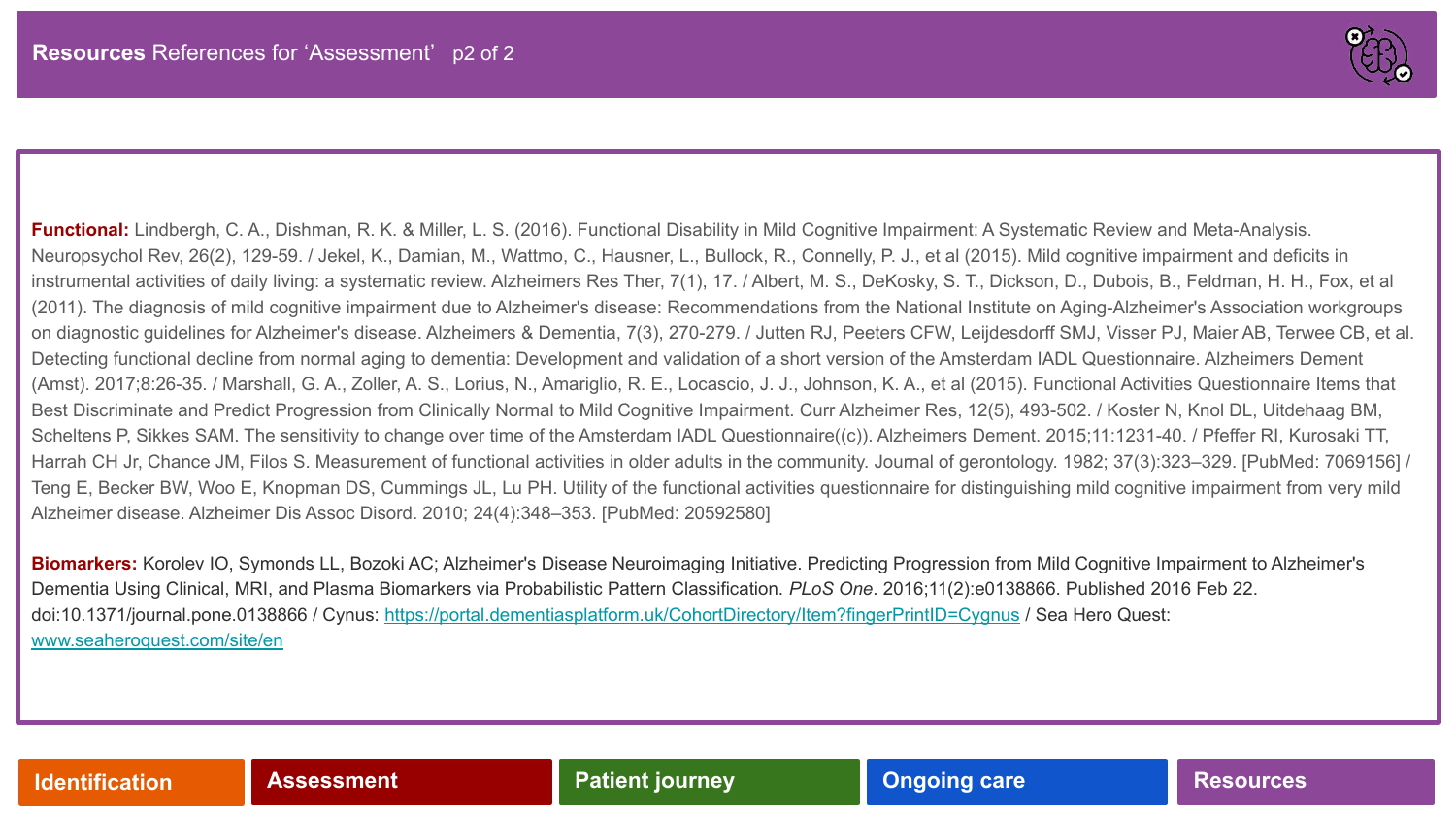

<span id="page-31-0"></span>**Intervention 1: risk factor modification and comorbitity:** Vascular risk factor management and dementia: Viswanathan A, Rocca WA, Tzourio C. Vascular risk factors and dementia: how to move forward?. *Neurology*. 2009;72(4):368–374. doi:10.1212/01.wnl.0000341271.90478.8e / Spira AP, Chen-Edinboro LP, Wu MN, Yaffe K. Impact of sleep on the risk of cognitive decline and dementia. *Curr Opin Psychiatry*. 2014;27(6):478–483. doi:10.1097/YCO.0000000000000106 / Sabia S, Fayosse A, Dumurgier J, Schnitzler A, Empana JP, Ebmeier KP et al. 'Association of ideal cardiovascular health at age 50 with incidence of dementia: 25 year follow-up of Whitehall II cohort study' *BMJ* 2019; 366 : 14414 / Lancet Commission model: Livingston G, Sommerlad A, Orgeta V, Costafreda SG et al. Dementia prevention, intervention, and care. The Lancet, Vol. 390, No. 10113. July 19, 2017 / Sabia S, Fayosse A, Dumurgier J, Dugravot A, Akbaraly T,, Britton, et al. 'Alcohol consumption and risk of dementia: 23 year follow-up of Whitehall II cohort study' *BMJ* 2018; 362 :k2927 / CFAS data – attributable risk for dementia at death in 80/90s: Brayne C, Davis D. Making Alzheimer's and dementia research fit for populations. Lancet. 2012; 380(9851):1441–1443. / Barnes DE and Yaffe, K, 'The projected effect of risk factor reduction on Alzheimer's disease prevalence', Lancet Neurol, 2011; 10: 819–28 Published Online July 19, 2011, DOI:10.1016/S1474-4422(11)70072-2 / HATICE study: Barbera M, Mangialasche F, Jongstra S, Guillemont J, Ngandu T, Beishuizen C,Designing an Internet-Based Multidomain Intervention for the Prevention of Cardiovascular Disease and Cognitive Impairment in Older Adults: The HATICE Trial', J Alzheimers Dis. 2018;62(2):649-663. doi: 10.3233/JAD-170858. / Ballard, C and Corbett A; 'Use of Hearing Aids in Older Adults with Hearing Loss Is Associated with Improved Cognitive Trajectory', University of Exeter PROTECT study, poster presented at the Alzheimer's Association International Conference in LA, July 2019; [early findings](https://www.exeter.ac.uk/news/featurednews/title_725112_en.html) / Hearing aid use: University of Exeter and King's College London: [PROTECT study:](http://protectstudy.org.uk/about.aspx) "Wearing hearing aid may help protect brain in later life." ScienceDaily. ScienceDaily, 15 July 2019. <[www.sciencedaily.com/releases/2019/07/190715094910.htm>](http://www.sciencedaily.com/releases/2019/07/190715094910.htm). / HOPE programme: <https://www.h4c.org.uk/hope-programme> / Altogether Better: [https://www.altogetherbetter.org.uk](https://www.altogetherbetter.org.uk/) / Park Runs:<https://www.parkrun.org.uk/> / DAFNE diabetes management app <http://www.dafne.uk.com/> / Finger study: Kivipelto M, Solomon A, Ahtiluoto S, Ngandu T, Lehtisalo J, Antikainen R, Bäckman L, Hänninen T, Jula A, Laatikainen T, et al,'The Finnish Geriatric Intervention Study to Prevent Cognitive Impairment and Disability (FINGER): study design and progress.' Alzheimers Dement. 2013 Nov;9(6):657-65. doi: 10.1016/j.jalz.2012.09.012. Epub 2013 Jan 17. / Torbay culture:<https://www.torbayculture.org/arts-and-health>

**[Intervention 2 and 3 references](#page-32-0)**

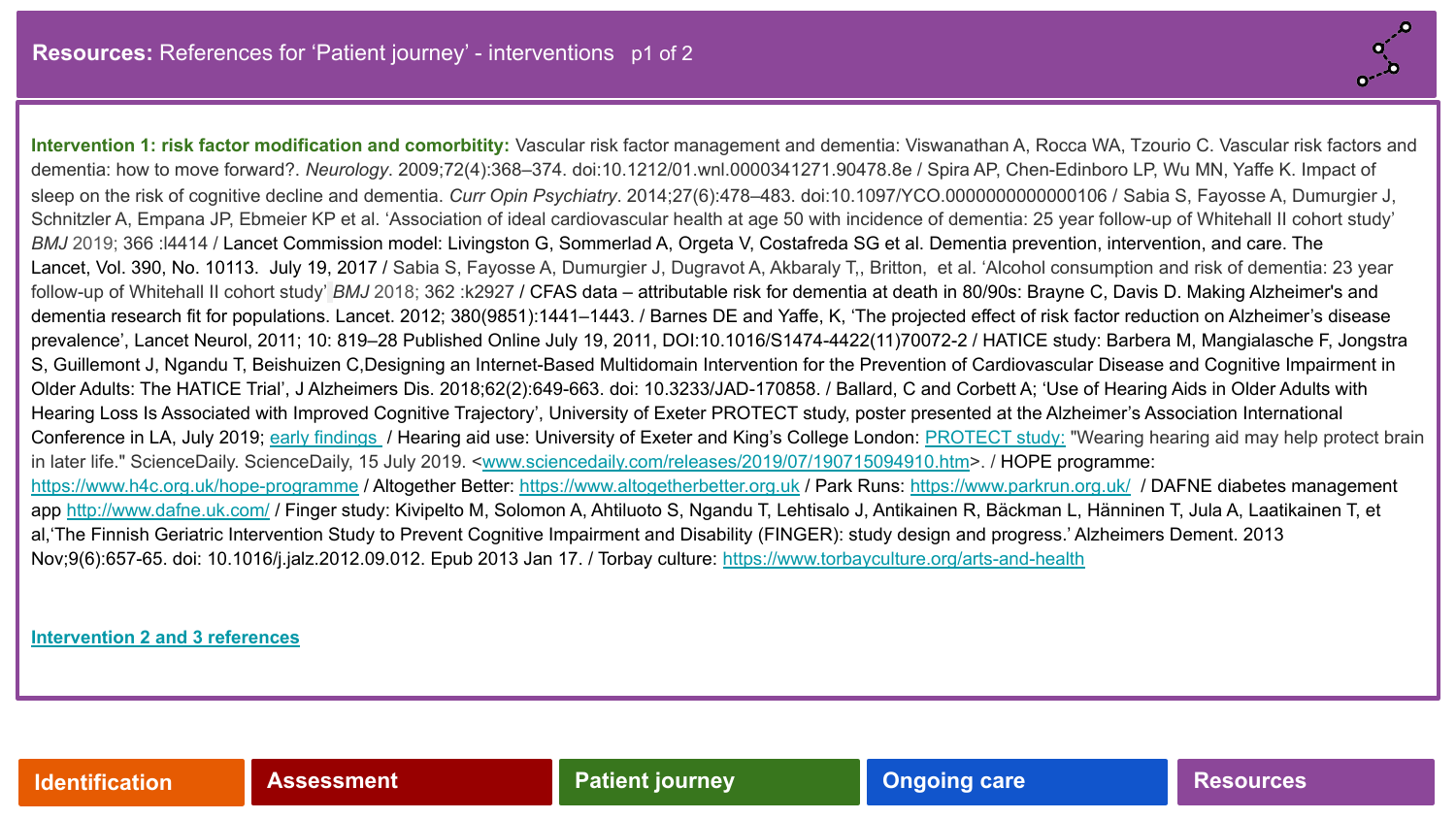<span id="page-32-0"></span>**Intervention 2: Non-pharmacologic interventions (e.g. brain training):** Diamond K; Mowszowski L; Cockayne N; Norrie L; Paradise M et al. (2015). Randomized controlled trial of a healthy brain ageing cognitive training program: effects on memory, mood, and sleep. Journal of Alzheimer's disease 2015; 44 (4); 1181-91. DOI: 10.3233/JAD-142061 / Cai X, Campbell N, Khan B, Callahan C, Boustani M. Long-term anticholinergic use and the aging brain. Alzheimer's & dementia : the journal of the Alzheimer's Association. 2013; 9(4):377–385. / Rojas GJ; Villar V; Iturry M; Harris P; Serrano CM et al. (2013). Efficacy of a cognitive intervention program in patients with mild cognitive impairment. International psychogeriatrics, 2013; 25 (5): 825-31. DOI: 10.1017/S1041610213000045. / Tsolaki M; Kounti F; Agogiatou C; Poptsi E; Bakoglidou E et al (2011). Effectiveness of nonpharmacological approaches in patients with mild cognitive impairment. 2011; 8 (3) 138-45. DOI: 10.1159/000320575 / Gates NJ, Vernooij RWM, Di Nisio M, Karim S, March E, Martínez G, Rutjes AWS, Computerised cognitive training for preventing dementia in people with mild cognitive impairment, Published 13 March 2019, [https://www.cochrane.org/CD012279/DEMENTIA\\_computerised-cognitive-training-preventing-dementia-people-mild-cognitive-impairment](https://www.cochrane.org/CD012279/DEMENTIA_computerised-cognitive-training-preventing-dementia-people-mild-cognitive-impairment)

**Intervention 3: Disease-modifying therapies:** Ritchie CW, Russ TC, Banerjee S, Barber B et al. 'The Edinburgh Consensus: preparing for the advent of disease-modifying therapies for Alzheimer's disease.' Ritchie et al. Alzheimer's Research & Therapy (2017) 9:85. DOI 10.1186/s13195-017-0312-4 <https://www.ncbi.nlm.nih.gov/pubmed/29070066>

**[Intervention 1 references.](#page-31-0)**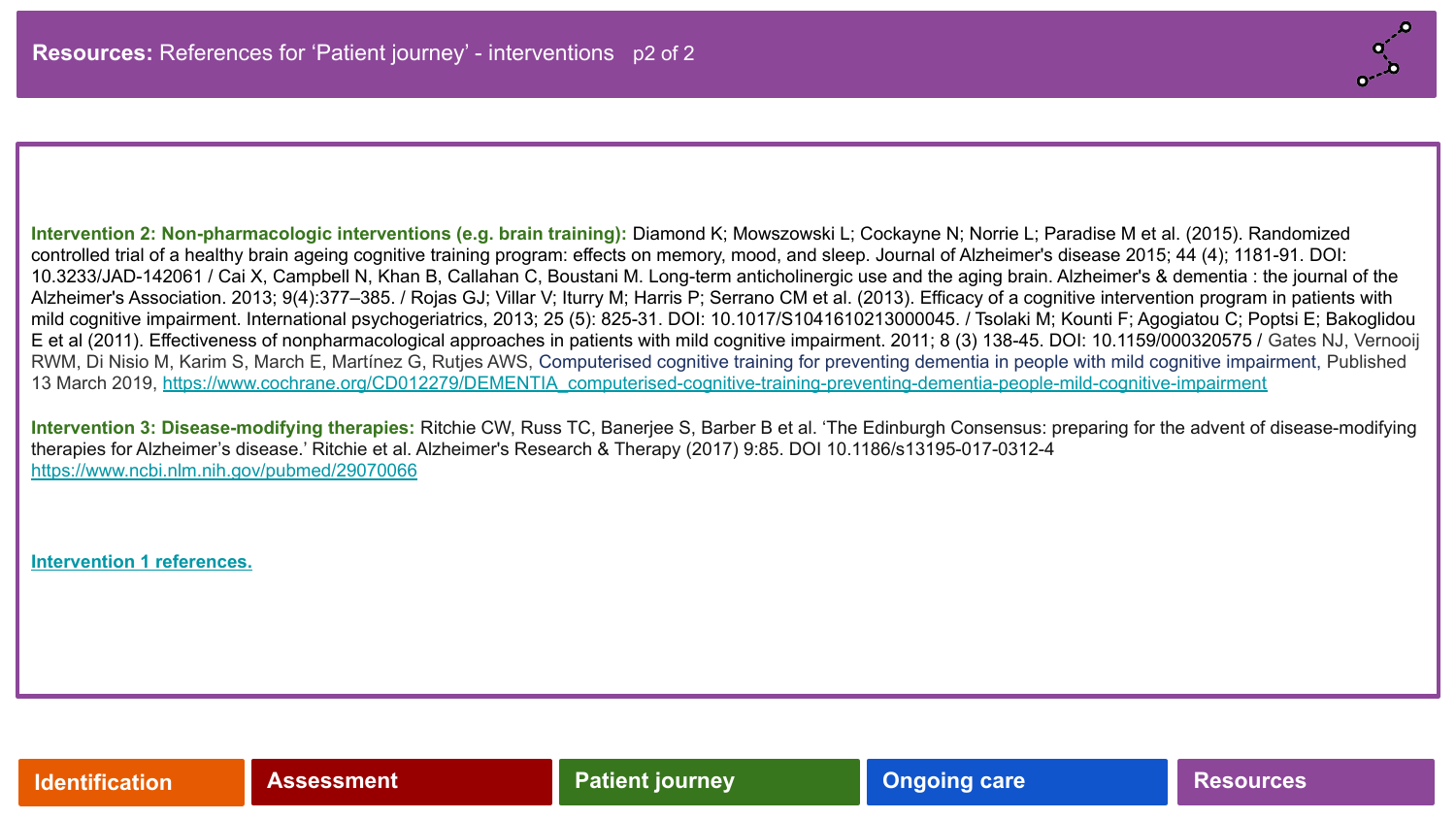

<span id="page-33-0"></span>**Education:** [HOPE](https://www.h4c.org.uk/hope-programme) / [Be Well](https://www.gmmh.nhs.uk/bewell) / The Department of Health and Social Care (2001) [National Service Framework for older people](https://www.gov.uk/government/publications/quality-standards-for-care-services-for-older-people) / National Institute for Health and Care Excellence: [NICE g](https://www.nice.org.uk/guidance/ng97/chapter/Recommendations)uideline [NG97] 'Dementia: assessment, management and support for people living with dementia and their carers' Published date: June 2018 / [Alzheimer's Society](https://www.alzheimers.org.uk/about-dementia/types-dementia/mild-cognitive-impairment-mci)

**Monitoring:** Dying Matters' [\(NCPC\)](https://www.dyingmatters.org/) / MoCA: Nasreddine ZS, Phillips NA, Bedirian V, et al. The Montreal Cognitive Assessment, MoCA: a brief screening tool for mild cognitive impairment. Journal of the American Geriatrics Society. 2005; 53(4):695–699. /

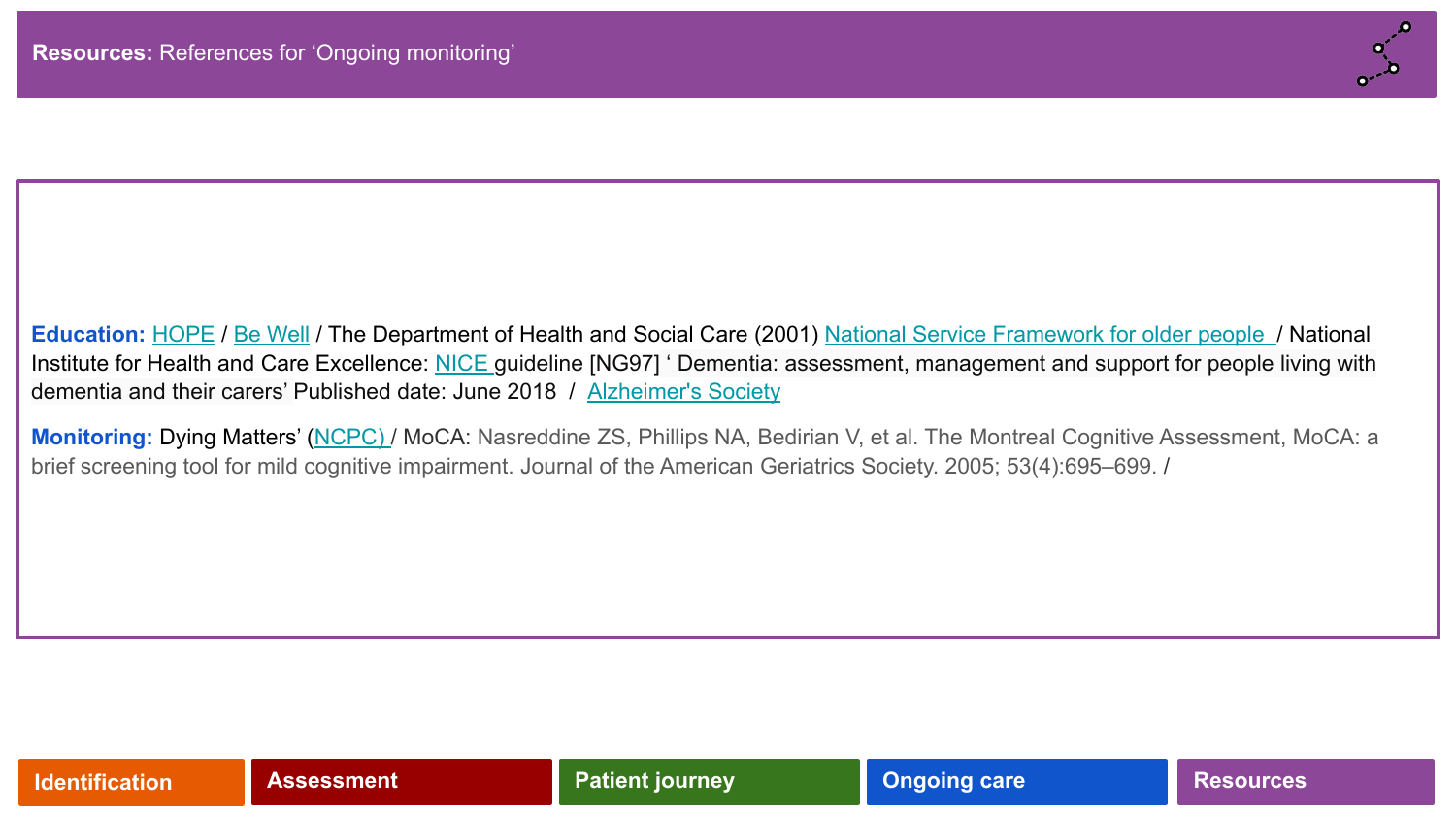

### Setting up a BHC 'utilising existing resources': **[Expert patient programmes](https://www.nice.org.uk/guidance/ph19/evidence/expert-paper-1-pdf-371292301) / [DESMOND education groups](https://www.diabetes.co.uk/education/desmond.html) / [HOPE programme](https://www.h4c.org.uk/hope-programme)**

**'Business case':** Royal College of Psychiatrists, (2019). 'National Audit of Dementia care in general hospitals 2018–19: Round Four audit report'. London: Royal College of Psychiatrists.

| <b>Identification</b> | <b>Assessment</b> | <b>Patient journey</b> | <b>Ongoing care</b> | <b>Resources</b> |
|-----------------------|-------------------|------------------------|---------------------|------------------|
|-----------------------|-------------------|------------------------|---------------------|------------------|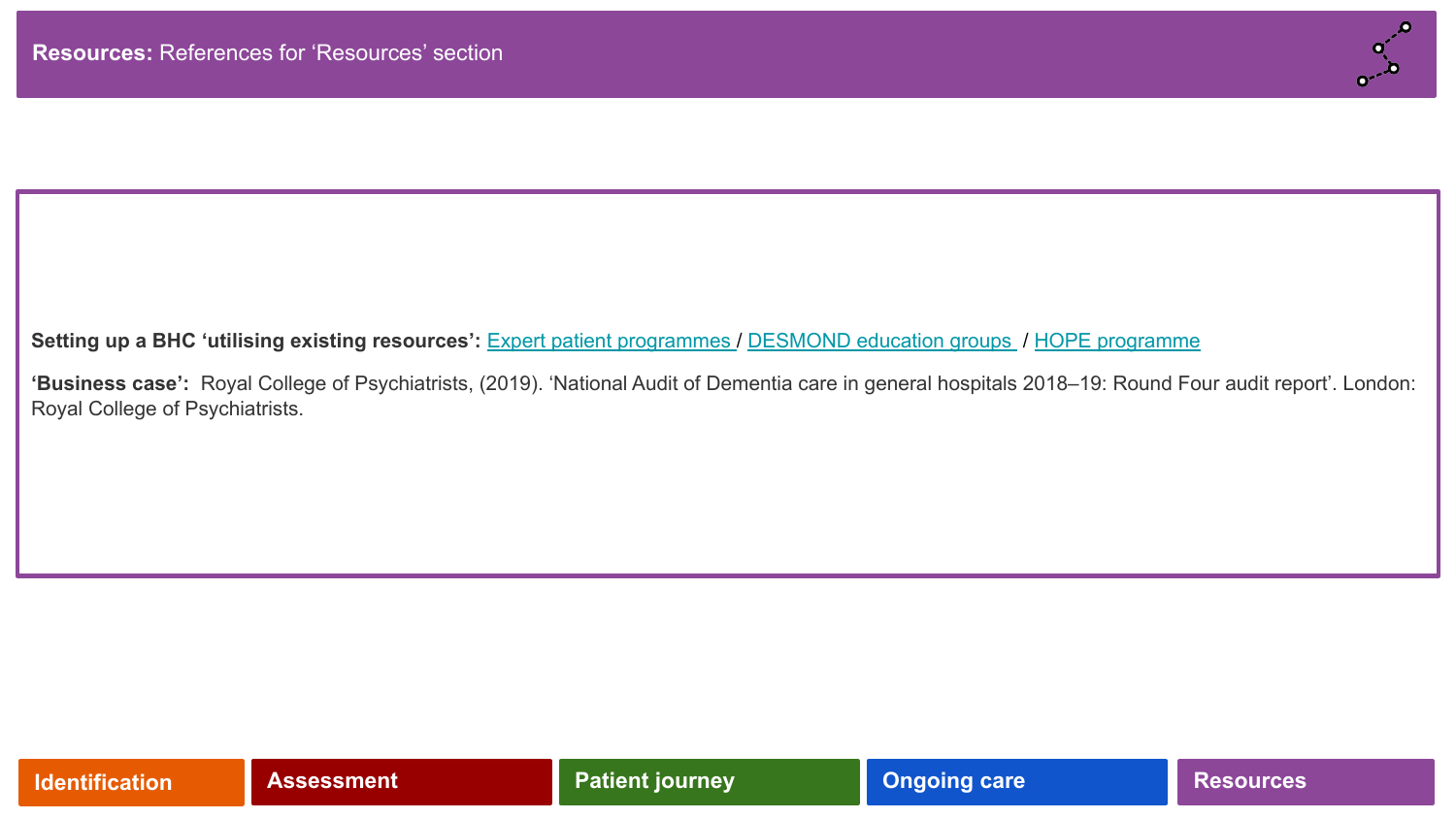

### **Queries, more information and support**

Thank you for using this resource. It is in its first iteration and we are keen to make it as usable as possible. If you have any suggestions on how to make the blueprint easier to use, or information you would find helpful in it, please [get in touch.](mailto:info@neurologyacademy.org)

If you have any comments, queries, or wish to get in touch with one of the professionals in the consensus group which developed the blueprint, please contact [Dementia Academy](https://dementiaacademy.co/), part of [Neurology Academy.](https://neurologyacademy.org/)

The article supporting the background and method to the blueprint is:

'A Brain Health Clinic blueprint to detect and manage early cognitive decline: consensus guidance' (awaiting publication)

(Authors: Iracema Leroi, Charlotte Peel, Lucy Colwill, Rebecca Davenport, Ross Dunne, Helen Martin, Jane Price, Louise Ebenezer, Jane Lumsden.)



| <b>Identification</b> | <b>Assessment</b> | <b>Patient journey</b> | <b>Ongoing care</b> | <b>Resources</b> |
|-----------------------|-------------------|------------------------|---------------------|------------------|
|-----------------------|-------------------|------------------------|---------------------|------------------|